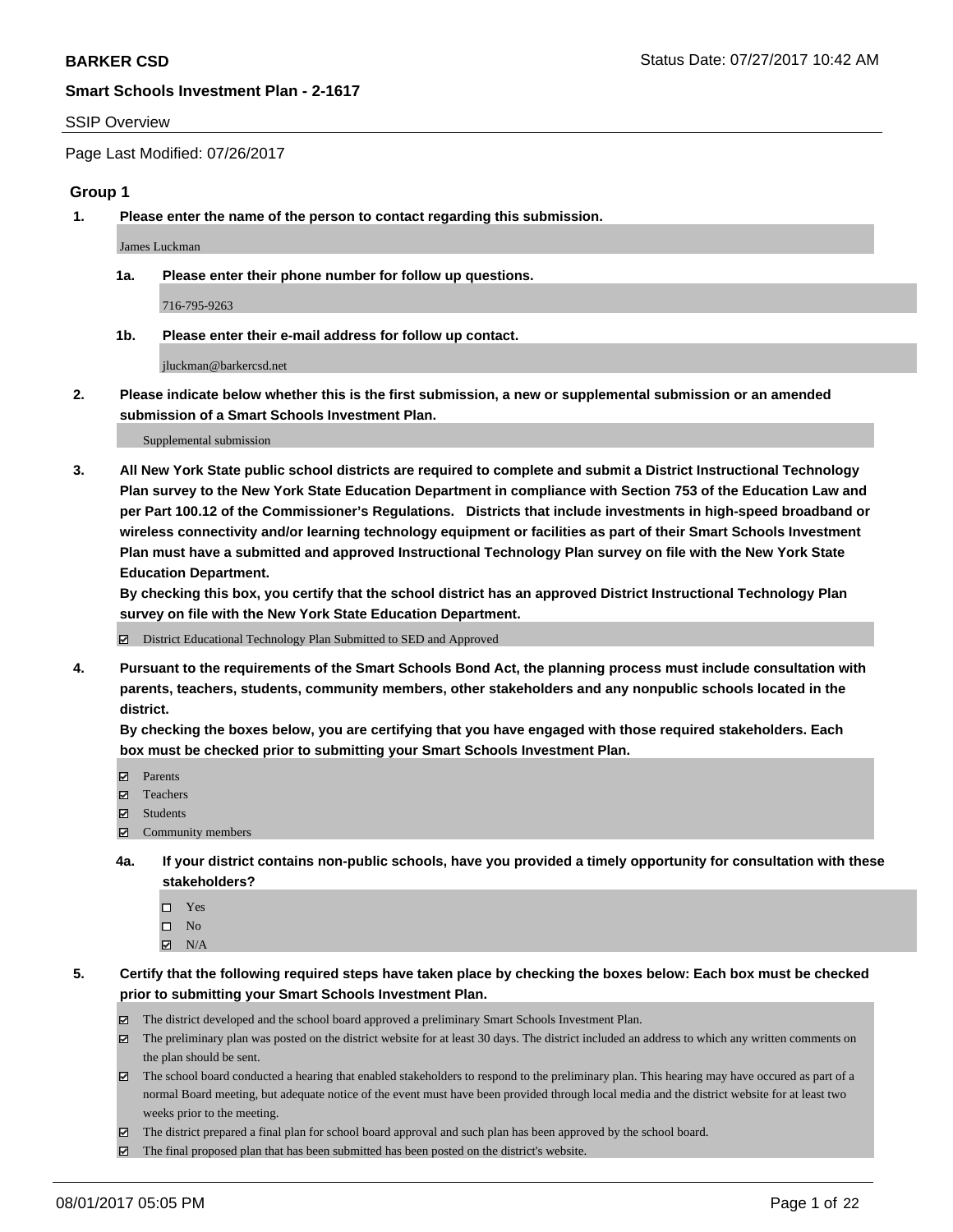## SSIP Overview

Page Last Modified: 07/26/2017

**5a. Please upload the proposed Smart Schools Investment Plan (SSIP) that was posted on the district's website, along with any supporting materials. Note that this should be different than your recently submitted Educational Technology Survey. The Final SSIP, as approved by the School Board, should also be posted on the website and remain there during the course of the projects contained therein.**

BCS\_SmartSchoolsInvestmentPlan\_2-1617\_Final.pdf

**5b. Enter the webpage address where the final Smart Schools Investment Plan is posted. The Plan should remain posted for the life of the included projects.**

http://www.barkercsd.net/domain/40

**6. Please enter an estimate of the total number of students and staff that will benefit from this Smart Schools Investment Plan based on the cumulative projects submitted to date.**

819

**7. An LEA/School District may partner with one or more other LEA/School Districts to form a consortium to pool Smart Schools Bond Act funds for a project that meets all other Smart School Bond Act requirements. Each school district participating in the consortium will need to file an approved Smart Schools Investment Plan for the project and submit a signed Memorandum of Understanding that sets forth the details of the consortium including the roles of each respective district.**

 $\Box$  The district plans to participate in a consortium to partner with other school district(s) to implement a Smart Schools project.

**8. Please enter the name and 6-digit SED Code for each LEA/School District participating in the Consortium.**

| <b>Partner LEA/District</b> | <b>ISED BEDS Code</b> |
|-----------------------------|-----------------------|
| (No Response)               | (No Response)         |

**9. Please upload a signed Memorandum of Understanding with all of the participating Consortium partners.**

(No Response)

**10. Your district's Smart Schools Bond Act Allocation is:**

\$596,160

**11. Enter the budget sub-allocations by category that you are submitting for approval at this time. If you are not budgeting SSBA funds for a category, please enter 0 (zero.) If the value entered is \$0, you will not be required to complete that survey question.**

|                                       | Sub-<br>Allocations |
|---------------------------------------|---------------------|
| <b>School Connectivity</b>            | $\overline{0}$      |
| Connectivity Projects for Communities | 0                   |
| Classroom Technology                  | 176,458             |
| Pre-Kindergarten Classrooms           | $\overline{0}$      |
| Replace Transportable Classrooms      | 0                   |
| <b>High-Tech Security Features</b>    | $\overline{0}$      |
| Totals:                               | 176,458             |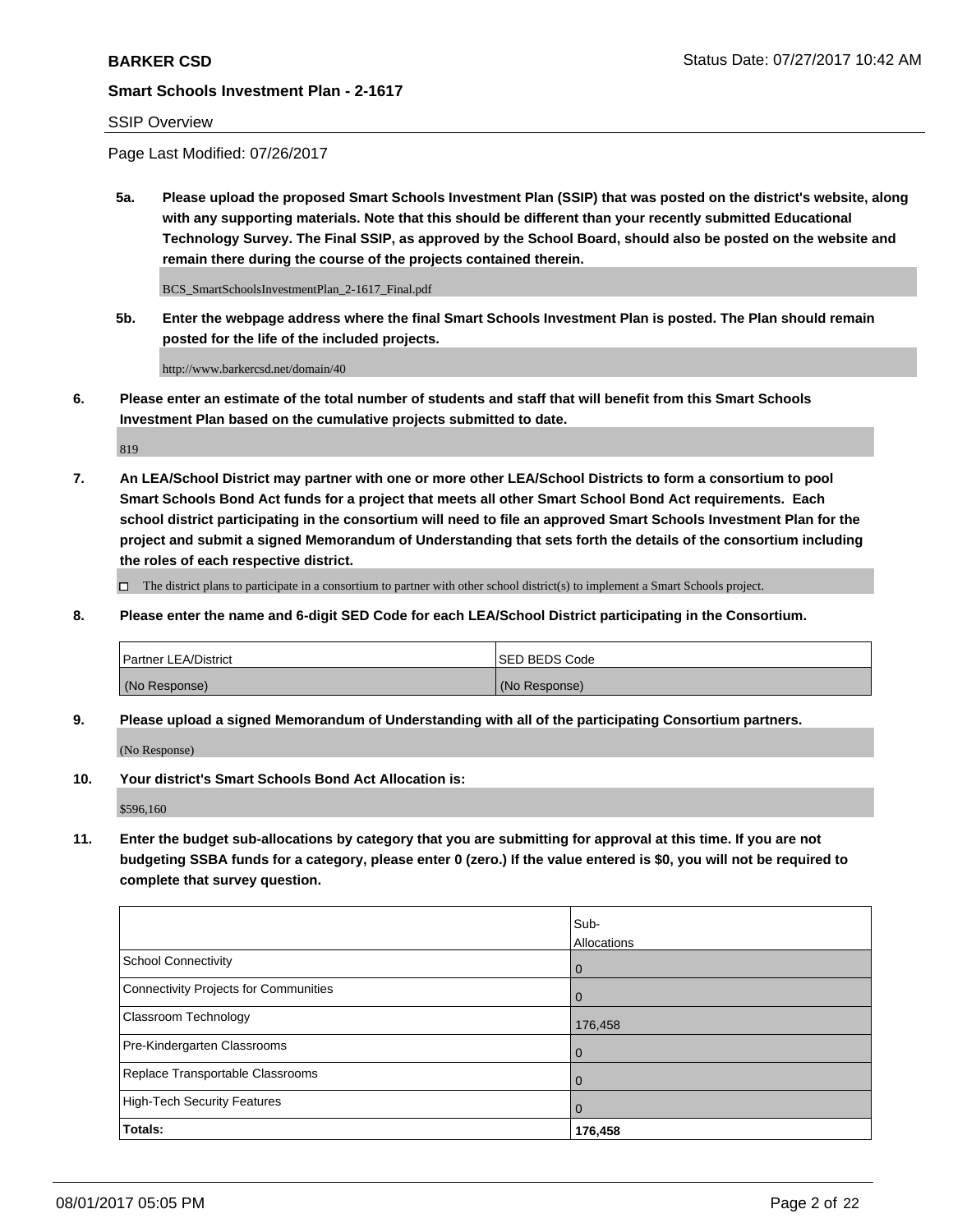## School Connectivity

Page Last Modified: 04/19/2017

## **Group 1**

- **1. In order for students and faculty to receive the maximum benefit from the technology made available under the Smart Schools Bond Act, their school buildings must possess sufficient connectivity infrastructure to ensure that devices can be used during the school day. Smart Schools Investment Plans must demonstrate that:**
	- **sufficient infrastructure that meets the Federal Communications Commission's 100 Mbps per 1,000 students standard currently exists in the buildings where new devices will be deployed, or**
	- **is a planned use of a portion of Smart Schools Bond Act funds, or**
	- **is under development through another funding source.**

**Smart Schools Bond Act funds used for technology infrastructure or classroom technology investments must increase the number of school buildings that meet or exceed the minimum speed standard of 100 Mbps per 1,000 students and staff within 12 months. This standard may be met on either a contracted 24/7 firm service or a "burstable" capability. If the standard is met under the burstable criteria, it must be:**

**1. Specifically codified in a service contract with a provider, and**

**2. Guaranteed to be available to all students and devices as needed, particularly during periods of high demand, such as computer-based testing (CBT) periods.**

**Please describe how your district already meets or is planning to meet this standard within 12 months of plan submission.**

(No Response)

- **1a. If a district believes that it will be impossible to meet this standard within 12 months, it may apply for a waiver of this requirement, as described on the Smart Schools website. The waiver must be filed and approved by SED prior to submitting this survey.**
	- By checking this box, you are certifying that the school district has an approved waiver of this requirement on file with the New York State Education Department.

### **2. Connectivity Speed Calculator (Required)**

|                         | l Number of<br><b>Students</b> | Multiply by<br>100 Kbps | Divide by 1000   Current Speed<br>to Convert to<br>Required<br>l Speed in Mb | in Mb            | Expected<br>Speed to be<br>Attained Within Required<br>12 Months | <b>Expected Date</b><br>When<br>Speed Will be<br><b>Met</b> |
|-------------------------|--------------------------------|-------------------------|------------------------------------------------------------------------------|------------------|------------------------------------------------------------------|-------------------------------------------------------------|
| <b>Calculated Speed</b> | (No<br>Response)               | (No Response)           | (No<br>Response)                                                             | (No<br>Response) | (No<br>Response)                                                 | l (No<br>Response)                                          |

## **3. Describe how you intend to use Smart Schools Bond Act funds for high-speed broadband and/or wireless connectivity projects in school buildings.**

(No Response)

**4. Describe the linkage between the district's District Instructional Technology Plan and the proposed projects. (There should be a link between your response to this question and your response to Question 1 in Part E. Curriculum and Instruction "What are the district's plans to use digital connectivity and technology to improve teaching and learning?)**

(No Response)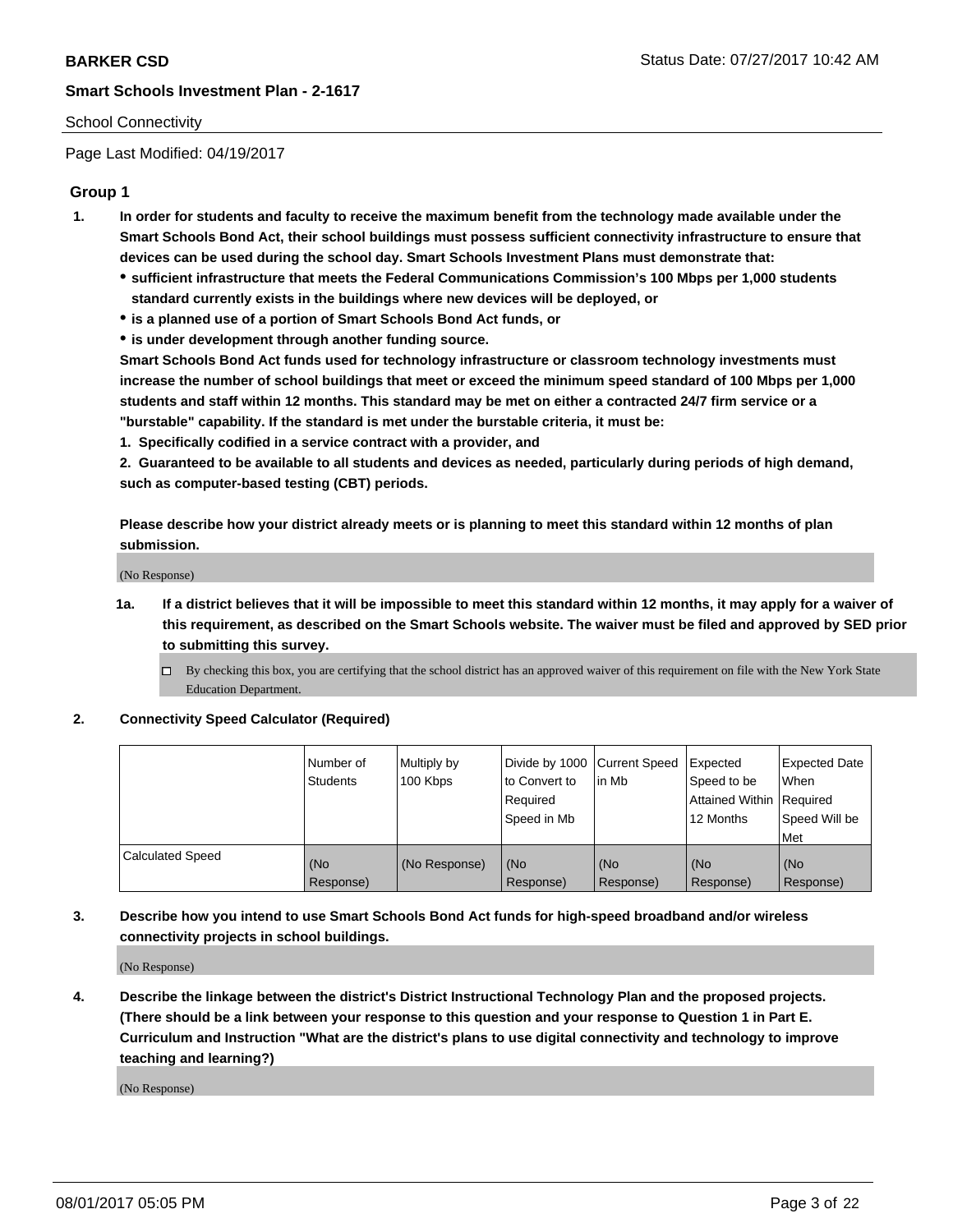### School Connectivity

Page Last Modified: 04/19/2017

**5. If the district wishes to have students and staff access the Internet from wireless devices within the school building, or in close proximity to it, it must first ensure that it has a robust Wi-Fi network in place that has sufficient bandwidth to meet user demand.**

**Please describe how you have quantified this demand and how you plan to meet this demand.**

(No Response)

**6. As indicated on Page 5 of the guidance, the Office of Facilities Planning will have to conduct a preliminary review of all capital projects, including connectivity projects.**

**Please indicate on a separate row each project number given to you by the Office of Facilities Planning.**

| Project Number |  |
|----------------|--|
|                |  |
| (No Response)  |  |

**7. Certain high-tech security and connectivity infrastructure projects may be eligible for an expedited review process as determined by the Office of Facilities Planning.**

**Was your project deemed eligible for streamlined review?**

(No Response)

**8. Include the name and license number of the architect or engineer of record.**

| Name          | License Number |
|---------------|----------------|
| (No Response) | (No Response)  |

**9. If you are submitting an allocation for School Connectivity complete this table.**

**Note that the calculated Total at the bottom of the table must equal the Total allocation for this category that you entered in the SSIP Overview overall budget.** 

|                                            | Sub-          |
|--------------------------------------------|---------------|
|                                            | Allocation    |
| Network/Access Costs                       | (No Response) |
| Outside Plant Costs                        | (No Response) |
| School Internal Connections and Components | (No Response) |
| <b>Professional Services</b>               | (No Response) |
| Testing                                    | (No Response) |
| <b>Other Upfront Costs</b>                 | (No Response) |
| <b>Other Costs</b>                         | (No Response) |
| Totals:                                    | 0             |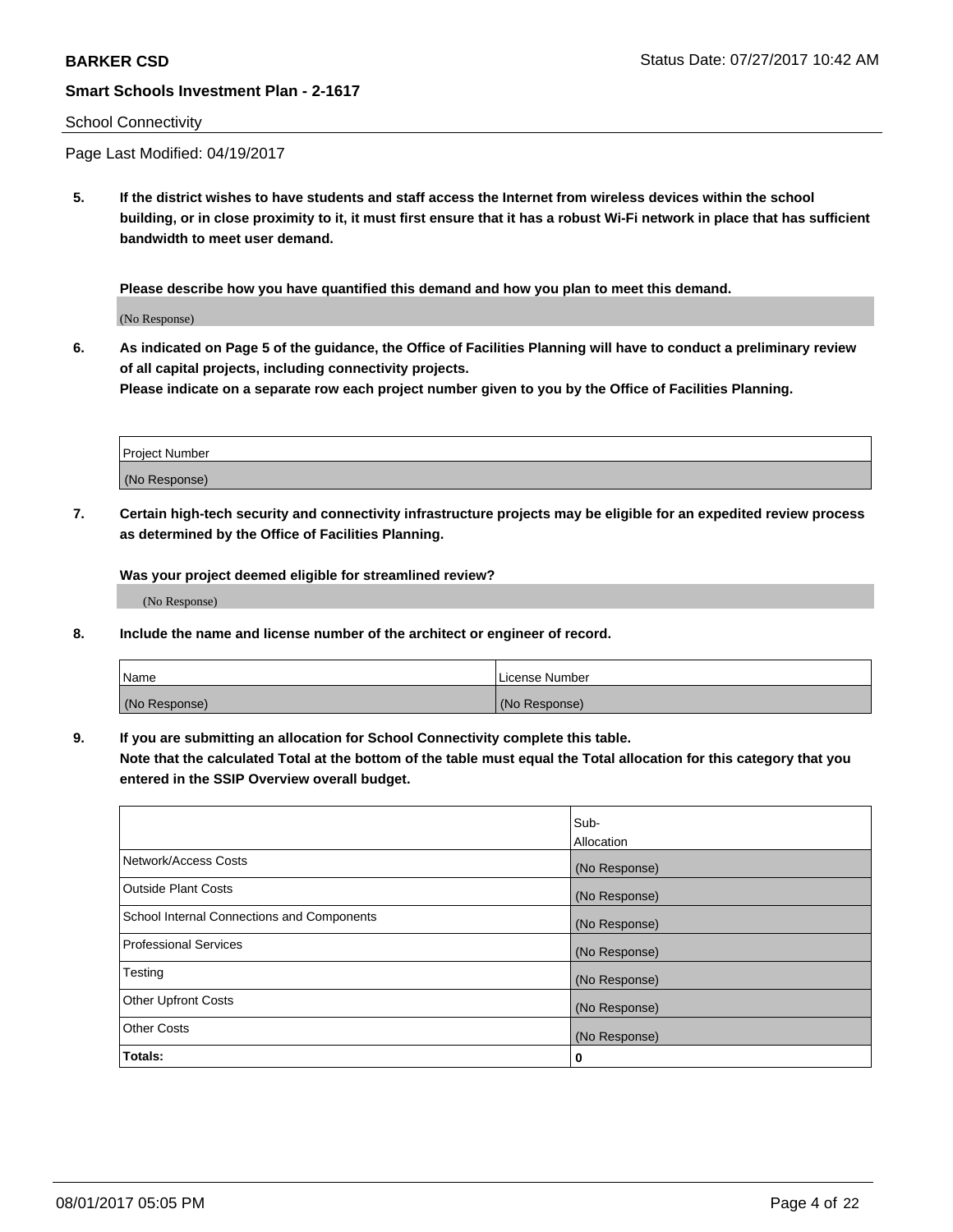## School Connectivity

Page Last Modified: 04/19/2017

**10. Please detail the type, quantity, per unit cost and total cost of the eligible items under each sub-category. This is especially important for any expenditures listed under the "Other" category. All expenditures must be eligible for tax-exempt financing to be reimbursed through the SSBA. Sufficient detail must be provided so that we can verify this is the case. If you have any questions, please contact us directly through smartschools@nysed.gov. NOTE: Wireless Access Points should be included in this category, not under Classroom Educational Technology, except those that will be loaned/purchased for nonpublic schools.**

| Select the allowable expenditure | Item to be purchased | Quantity      | Cost per Item | Total Cost    |
|----------------------------------|----------------------|---------------|---------------|---------------|
| type.                            |                      |               |               |               |
| Repeat to add another item under |                      |               |               |               |
| each type.                       |                      |               |               |               |
| (No Response)                    | (No Response)        | (No Response) | (No Response) | (No Response) |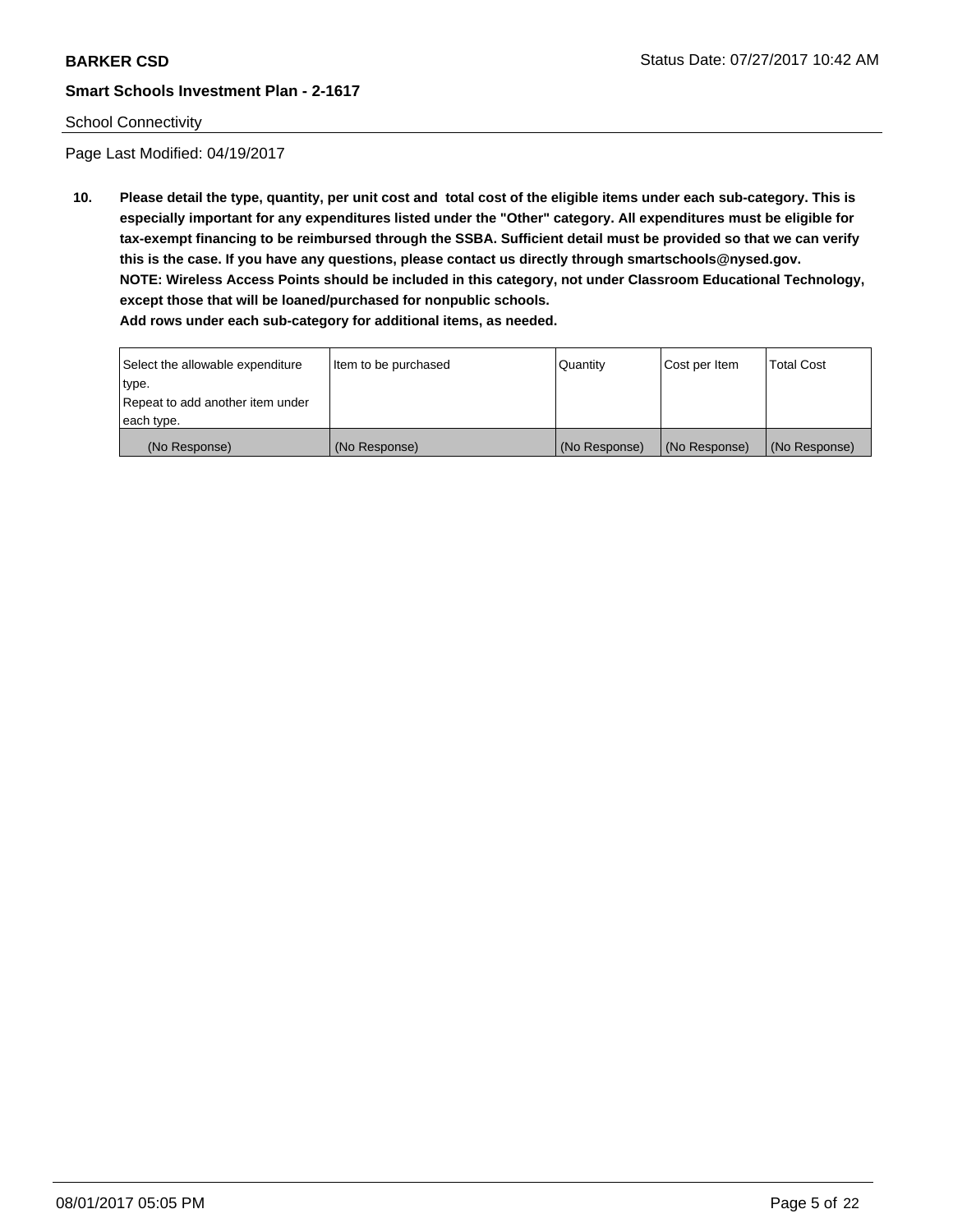Community Connectivity (Broadband and Wireless)

Page Last Modified: 04/19/2017

## **Group 1**

**1. Describe how you intend to use Smart Schools Bond Act funds for high-speed broadband and/or wireless connectivity projects in the community.**

(No Response)

**2. Please describe how the proposed project(s) will promote student achievement and increase student and/or staff access to the Internet in a manner that enhances student learning and/or instruction outside of the school day and/or school building.**

(No Response)

**3. Community connectivity projects must comply with all the necessary local building codes and regulations (building and related permits are not required prior to plan submission).**

 $\Box$  I certify that we will comply with all the necessary local building codes and regulations.

**4. Please describe the physical location of the proposed investment.**

(No Response)

**5. Please provide the initial list of partners participating in the Community Connectivity Broadband Project, along with their Federal Tax Identification (Employer Identification) number.**

| <b>Project Partners</b> | Federal ID#     |
|-------------------------|-----------------|
| (No Response)           | l (No Response) |

**6. If you are submitting an allocation for Community Connectivity, complete this table. Note that the calculated Total at the bottom of the table must equal the Total allocation for this category that you entered in the SSIP Overview overall budget.**

|                                    | Sub-Allocation |
|------------------------------------|----------------|
| Network/Access Costs               | (No Response)  |
| Outside Plant Costs                | (No Response)  |
| <b>Tower Costs</b>                 | (No Response)  |
| <b>Customer Premises Equipment</b> | (No Response)  |
| <b>Professional Services</b>       | (No Response)  |
| Testing                            | (No Response)  |
| <b>Other Upfront Costs</b>         | (No Response)  |
| <b>Other Costs</b>                 | (No Response)  |
| Totals:                            | 0              |

**7. Please detail the type, quantity, per unit cost and total cost of the eligible items under each sub-category. This is especially important for any expenditures listed under the "Other" category. All expenditures must be capital-bond eligible to be reimbursed through the SSBA. If you have any questions, please contact us directly through smartschools@nysed.gov.**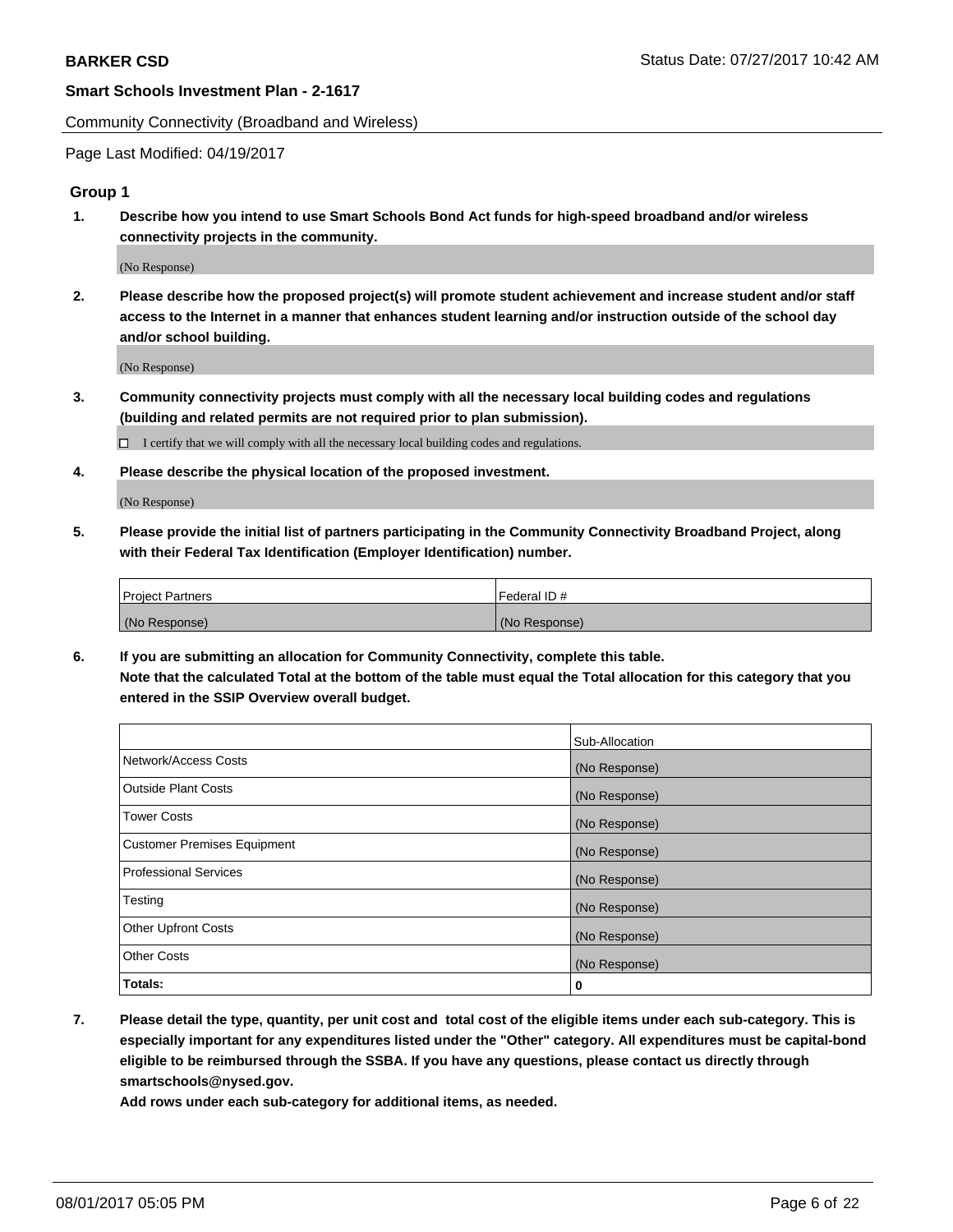Community Connectivity (Broadband and Wireless)

| Select the allowable expenditure | Item to be purchased | Quantity      | Cost per Item | <b>Total Cost</b> |
|----------------------------------|----------------------|---------------|---------------|-------------------|
| type.                            |                      |               |               |                   |
| Repeat to add another item under |                      |               |               |                   |
| each type.                       |                      |               |               |                   |
| (No Response)                    | (No Response)        | (No Response) | (No Response) | (No Response)     |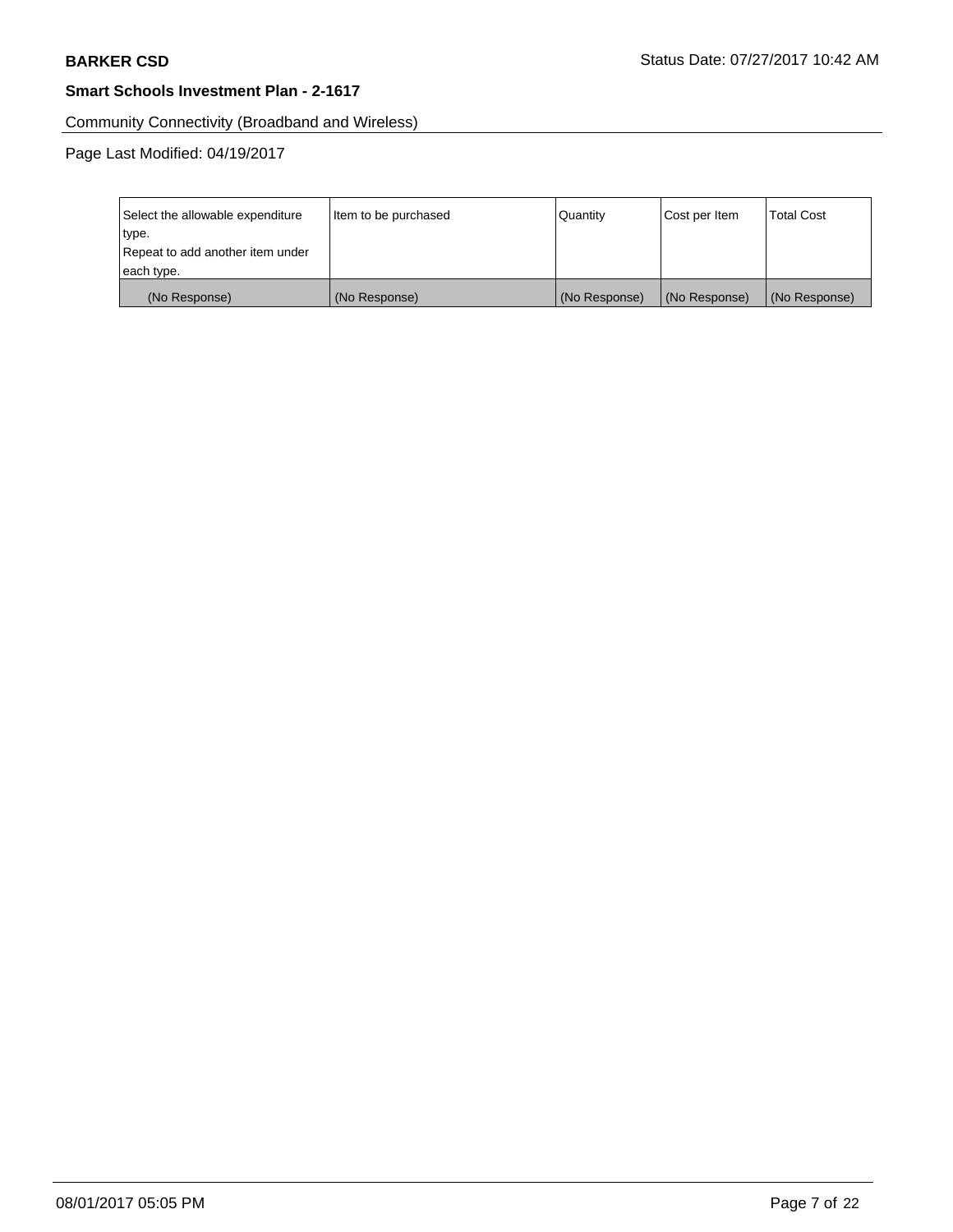### Classroom Learning Technology

Page Last Modified: 07/27/2017

## **Questions**

**1. In order for students and faculty to receive the maximum benefit from the technology made available under the Smart Schools Bond Act, their school buildings must possess sufficient connectivity infrastructure to ensure that devices can be used during the school day. Smart Schools Investment Plans must demonstrate that sufficient infrastructure that meets the Federal Communications Commission's 100 Mbps per 1,000 students standard currently exists in the buildings where new devices will be deployed, or is a planned use of a portion of Smart Schools Bond Act funds, or is under development through another funding source.**

**Smart Schools Bond Act funds used for technology infrastructure or classroom technology investments must increase the number of school buildings that meet or exceed the minimum speed standard of 100 Mbps per 1,000 students and staff within 12 months. This standard may be met on either a contracted 24/7 firm service or a "burstable" capability. If the standard is met under the burstable criteria, it must be:**

**1. Specifically codified in a service contract with a provider, and**

**2. Guaranteed to be available to all students and devices as needed, particularly during periods of high demand, such as computer-based testing (CBT) periods.**

**Please describe how your district already meets or is planning to meet this standard within 12 months of plan submission.**

As a precondition to utilizing allocated Smart Schools Bond Act funds the District has confirmed that current bandwidth exceeds the Federal Communications Commission minimum speed standard of 100 Mbps per 1,000 students to sustain the increase of classroom devices. The Barker Central School District is currently equipped with a high speed 10 GB LAN and 1 GB WAN access through Erie 1 BOCES. A robust Wi-Fi network is currently installed to provide sufficient bandwidth to meet user demand and provide seamless connectivity for staff and student wireless devices.

- **1a. If a district believes that it will be impossible to meet this standard within 12 months, it may apply for a waiver of this requirement, as described on the Smart Schools website. The waiver must be filed and approved by SED prior to submitting this survey.**
	- $\Box$  By checking this box, you are certifying that the school district has an approved waiver of this requirement on file with the New York State Education Department.

### **2. Connectivity Speed Calculator (Required)**

|                         | l Number of<br><b>Students</b> | Multiply by<br>100 Kbps | Divide by 1000 Current Speed<br>to Convert to<br>Required<br>Speed in Mb | lin Mb | Expected<br>Speed to be<br>Attained Within Required<br>12 Months | Expected Date<br><b>When</b><br>Speed Will be<br>Met |
|-------------------------|--------------------------------|-------------------------|--------------------------------------------------------------------------|--------|------------------------------------------------------------------|------------------------------------------------------|
| <b>Calculated Speed</b> | 819                            | 81.900                  | 81.9                                                                     | 1000   | 1000                                                             | <b>Currently Met</b>                                 |

## **3. If the district wishes to have students and staff access the Internet from wireless devices within the school building, or in close proximity to it, it must first ensure that it has a robust Wi-Fi network in place that has sufficient bandwidth to meet user demand.**

**Please describe how you have quantified this demand and how you plan to meet this demand.**

Network infrastructure including wireless access has been upgraded over the last five years and a plan to expand the wireless capacity using E-rate funds has been approved for the District by the Universal Service Administrative Company. The expansion project is currently in process and will be complete by June 2017. While current wireless access adequately provides high levels of throughput for devices, the upgraded wireless system will provide improved speed and reliability for additional devices. Network traffic is regularly monitored and managed to provide high quality transmission for all devices.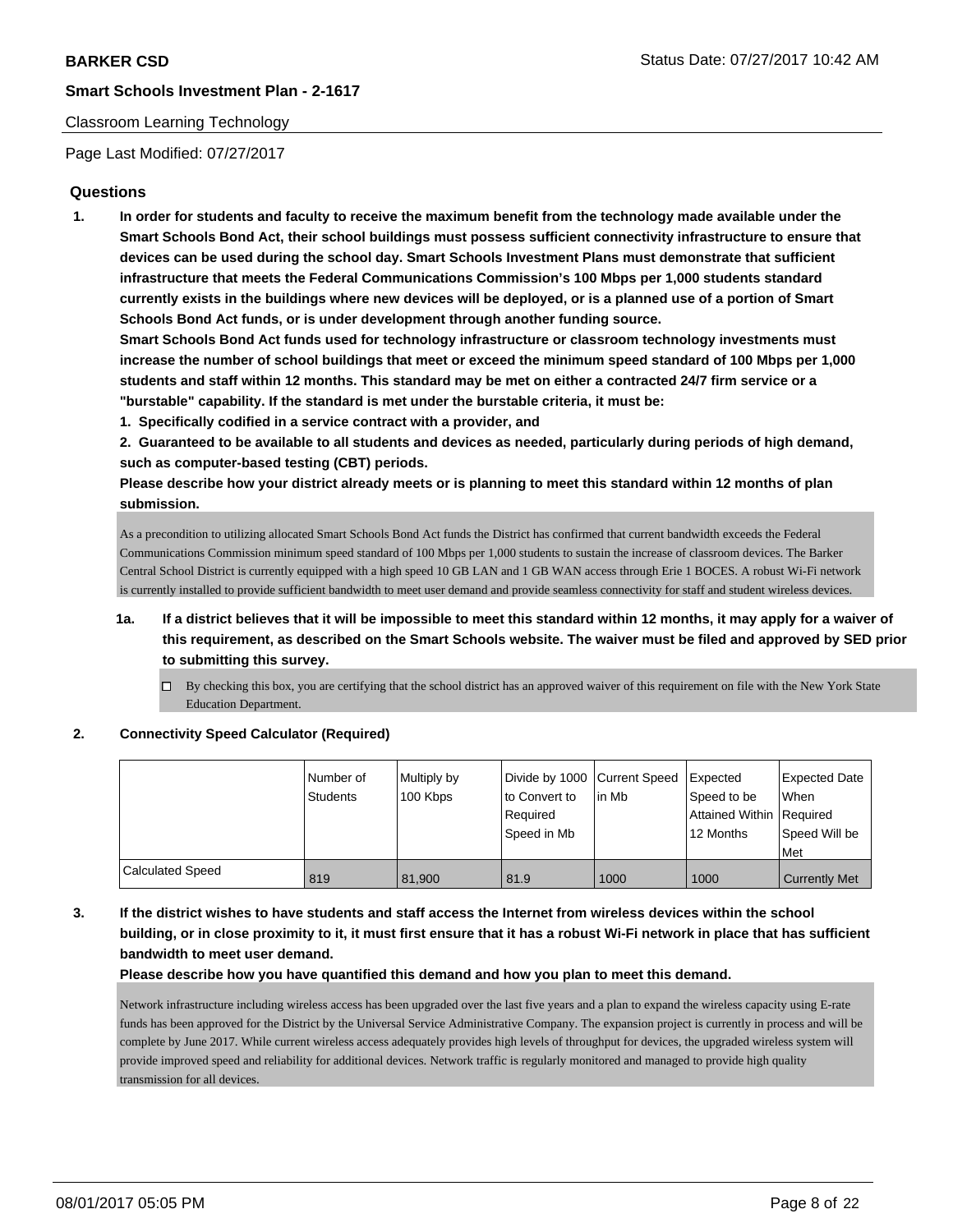### Classroom Learning Technology

Page Last Modified: 07/27/2017

**4. All New York State public school districts are required to complete and submit an Instructional Technology Plan survey to the New York State Education Department in compliance with Section 753 of the Education Law and per Part 100.12 of the Commissioner's Regulations.**

**Districts that include educational technology purchases as part of their Smart Schools Investment Plan must have a submitted and approved Instructional Technology Plan survey on file with the New York State Education Department.**

- By checking this box, you are certifying that the school district has an approved Instructional Technology Plan survey on file with the New York State Education Department.
- **5. Describe the devices you intend to purchase and their compatibility with existing or planned platforms or systems. Specifically address the adequacy of each facility's electrical, HVAC and other infrastructure necessary to install and support the operation of the planned technology.**

The District will seek approval for purchases in the classroom technology category. The District plans to purchase 70" interactive panels to drive classroom instruction and enhance learning opportunities for students. The interactive panels will replace current projector and screen technology to provide optimal support of mobile device integration and interactivity for teaching and learning. The interactive panels will be compatible with existing mobile device implementations including Chromebooks, iPads, Apple TV, laptops and Microsoft surface tablets. These interactive panels will also provide a seamless interface between desktop computers and use of instructional software including Google classroom, Microsoft Office 365, Schoology, Edmodo, web based instructional resources, digital literacy solutions, digital citizenship initiatives, online assessment readiness, real-time review and formative assessment applications and presentation of student work and instructional materials. These devices will be compatible with our current network infrastructure including hardwire connection to our local area network. Classroom interactive panels support innovative classroom initiatives, collaboration, blended learning, virtual learning spaces and digital learning management systems to assist in the development of readiness for college and career.

The implementation of digital classroom solutions and learning management systems for teachers increases the need for student device accessibility. The District currently uses mobile devices, but seeks to provide greater access to support the adoption of learning management systems and digital instructional strategies. To support teaching and learning in each school building through provision of mobile computing access for teachers and students, this proposal includes the acquisition of Chromebooks and secure charging carts. These mobile devices will extend learning opportunities for students and develop transparency with computer literacy skills and access to digital content and assignments. The potential for collaborative work with pairing mobile and digital learning initiatives will continue to develop as a powerful tool to improve learning.

The District also seeks approval for the acquisition of classroom, sound field system technology to improve the teaching and learning environment. Students in classrooms may encounter sound distractions that interfere with instruction. Sound field systems carefully implemented in classrooms with quality mixing and amplification devices can assist in effectively delivering voice and other selected media throughout the listening environment. These systems greatly enhance speech understanding and provide an even distribution of sound from the teacher, the students and any equipment delivering sound. This classroom technology helps students hear clearly and improves attentiveness, concentration, comprehension and participation. District initiatives to implement and integrate STEM education pairs with investment in classroom technology equipment. LEGO MINDSTORMS is a programmable robotics construction set offering power to build, program and command LEGO robots. The implementation of this curriculum and classroom technology with our middle level students will provide foundational knowledge of programming and construction to support this motivating, engaging and real-world initiative. The acquisition of this classroom technology equipment will support this inquiry-based, studentcentered environment and promote critical, creative and innovative thinking.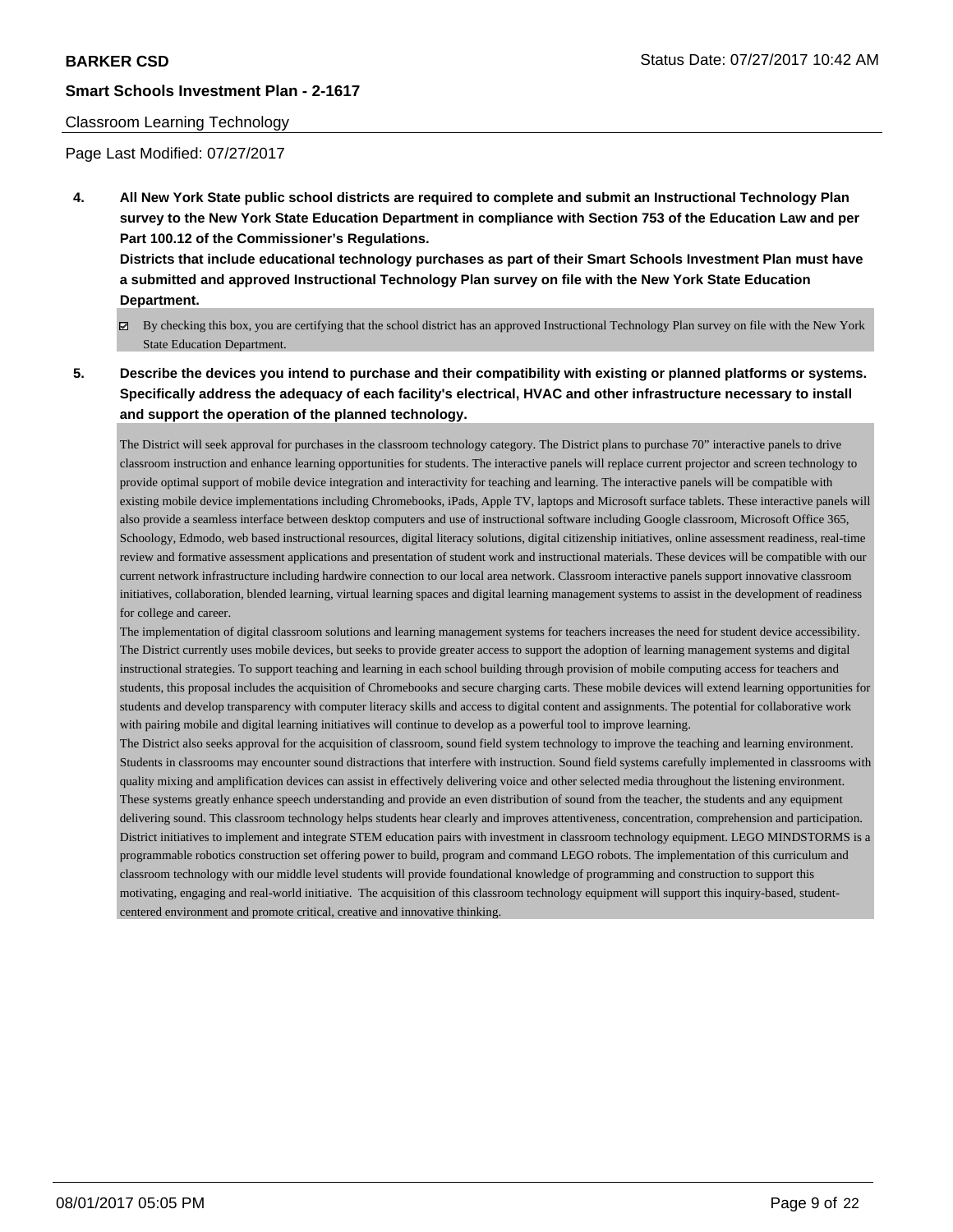### Classroom Learning Technology

Page Last Modified: 07/27/2017

- **6. Describe how the proposed technology purchases will:**
	- **> enhance differentiated instruction;**
	- **> expand student learning inside and outside the classroom;**
	- **> benefit students with disabilities and English language learners; and**
	- **> contribute to the reduction of other learning gaps that have been identified within the district.**

**The expectation is that districts will place a priority on addressing the needs of students who struggle to succeed in a rigorous curriculum. Responses in this section should specifically address this concern and align with the district's Instructional Technology Plan (in particular Question 2 of E. Curriculum and Instruction: "Does the district's instructional technology plan address the needs of students with disabilities to ensure equitable access to instruction, materials and assessments?" and Question 3 of the same section: "Does the district's instructional technology plan address the provision of assistive technology specifically for students with disabilities to ensure access to and participation in the general curriculum?"**

The District has worked to implement technology tools and a wide range of technology related resources to improve instructional practices and provide new learning opportunities across the District. Technology can be an influential tool for actively engaging learners at all levels. The use of technology tools in the classroom allow teachers to individualize learning and provide differentiated instructional techniques tailored to the needs of each student. Technological tools can help transform learning processes and provide extensions for content, review, collaboration, assessment and access. District staff continually identify achievement gaps and focuses technology implementations to improve these areas. The District Director of Instructional Services works collaboratively with the technology staff to provide assistive technology tools as needs are determined.

English Language Learners will be provided with specialized interactive applications and learning tools to develop proficiency with this alternative learning interface. District Special Education, Response to Intervention and student management systems will keep instructional staff aware of special needs, individualized education program requirements, interventions and special program initiatives for students. Instructional and identified support staff will be provided with special needs classifications and guidelines.

Interactive classroom panel technology will increase student engagement and provide opportunities to enhance differentiated instruction through the provision of simultaneous, multi-touch student manipulation, small group work centers or whole group instruction. Multimedia presentations can be tailored for individual students. Students needing support can use the interactive panels independently in a format that is challenging yet engaging for students. Students can be provided with individual support and enrichment, as necessary, through the use of video presentations or interactive apps to help solve problems and provide enhanced differentiated instruction.

The acquisition of additional mobile devices and student personal devices connecting with the interactive panels will support flipped learning initiatives, presentation of work and real-time, formative assessments. The opportunity for integration of blended instructional practices, collaboration and virtual experiences will expand teaching and learning strategies. The contribution of this versatile technology tool will assist in reducing learning gaps and provide ease of access and integration of instructional software resources. Student access to Chromebooks, iPads, laptops, Surface tablets and other tools will provide greater interactivity, support learning mechanisms and facilitate effective learning management system initiatives and digital classroom implementations. Students with disabilities will experience increased access in an enhanced learning environment through the versatility of the panel as a collaborative table device or specialized configurations. Mobile devices and interactive classroom panels provide alternative and stimulating interfaces to enhance the learning experience for student with specialized learning needs. Technology accommodations will be provided as determined for each student to allow access to physical, behavioral or educational programs and applications required to meet individual needs.

This proposed technology purchase will assist the district in the implementation of the New York State Common Core Learning Standards. The WHST.6-12.6 Common Core Learning Standard for students in grades 6-12 includes the use of technology, including the Internet, to produce, publish and present information and ideas clearly, taking advantage of technology's capacity to link to other information and to display information flexibly and dynamically. The interactive panels are able to link multiple areas including, but not limited to, the Internet and device apps so that students can display their work or present writing products in order to engage a response and receive ongoing feedback. The interactive panel has the ability to allow students to present ideas using multimedia, including the internet, to present and publish work that they have created whether it is written, digital video, or photography format. Students can visually display created work to parents and other stakeholders in a digital and visual format. The Common Core Reading Standard RH.6-12.7 requires students to be able to integrate technical information expressed in words to be expressed visually and to use media in order to address a question or solve a problem. The interactive panel technology will allow teachers and students to gather video and multimedia information and be able to include visuals to translate information expressed verbally to a visual format. College and Career Readiness Anchor Standards for Writing (#6 & #8) also directs students to use technology, including the Internet, to produce and publish writing and to interact and collaborate with others. The interactive panel technology provides an excellent vehicle for the production and presentation of student generated work.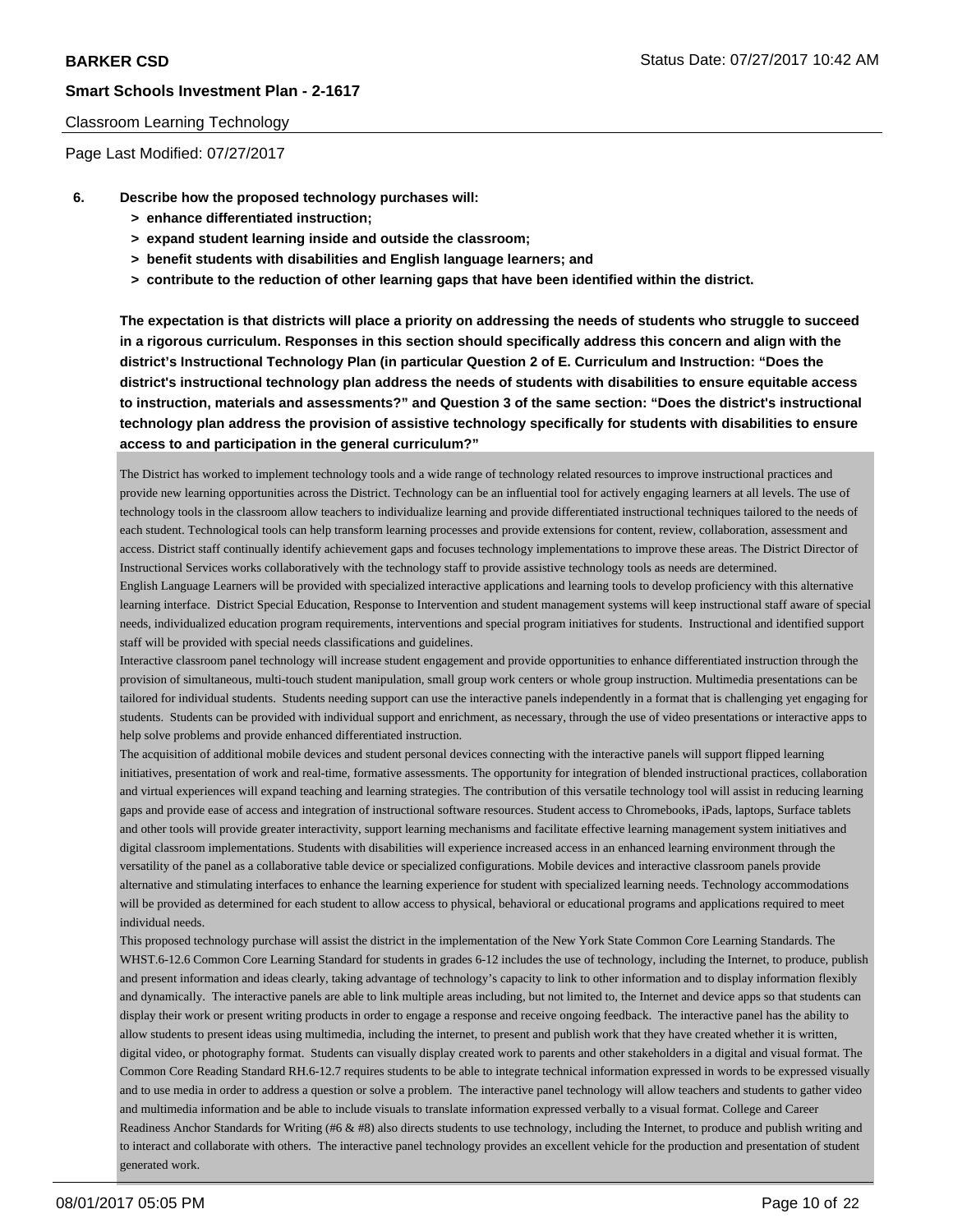## Classroom Learning Technology

## Page Last Modified: 07/27/2017

Implementation of classroom interactive panels and mobile devices will expand student learning through access to external learning resources and accessibility to instructional content, assignments, collaborative projects, digital literacy skill development and CBT readiness. The Internet compatible interactive classroom panels will allow videos and other multimedia presentations to transparently integrate with instructional practices and software. The panels will communicate with devices the district currently manages and students can take advantage of personally owned devices and new virtual learning opportunities. The interactive panels will allow students to collaborate with others, research, collect data, and communicate with experts. This hands-on learning will engage all students, impacting at-risk, special needs and the general education population.

## **7. Where appropriate, describe how the proposed technology purchases will enhance ongoing communication with parents and other stakeholders and help the district facilitate technology-based regional partnerships, including distance learning and other efforts.**

The proposal for classroom technology through the Smart Schools Bond Act will greatly increase capacity for teaching and learning through the facilitation of blended learning, distance learning opportunities, online conferencing and homebound instruction. The purchase of the interactive classroom panels and mobile computing devices will enhance ongoing communication with students and parents through the implementation of online, digital classroom environments where students and parents can access course descriptions, assignments, grades, content, assessments, presentations, resources and interact with the classroom teacher(s). The facilitation of technology-based regional partnerships can be fostered through the inclusion of distance learning and blended learning initiatives provided through the panel interface. The interactive panels will provide an engaging experience for virtual fieldtrips, video conferencing, collaborative projects and live announcements throughout the district. The interactive panels allow students to present work to parents and other stakeholders. As they are Internet compatible, they would facilitate communication via Skype or other programs such that students and teachers can communicate with regional partners. The use of mobile devices for the purpose of communication will become instrumental for access of digital content and resources from any location including the ability to download content for use in an area where Internet may not be available. This is extremely important as this is a rural district and direct communication is limited due to distance. The development of community technology awareness training sessions, adult education programs and student technology fairs to show-case projects and initiatives will be an extension of the instructional devices acquired to communicate and educate parents and community members. The district is also working with several higher learning institutions include Niagara County Community College, Niagara University, University at Buffalo and Rochester Institute of Technology to provide higher and advanced learning experiences for our students.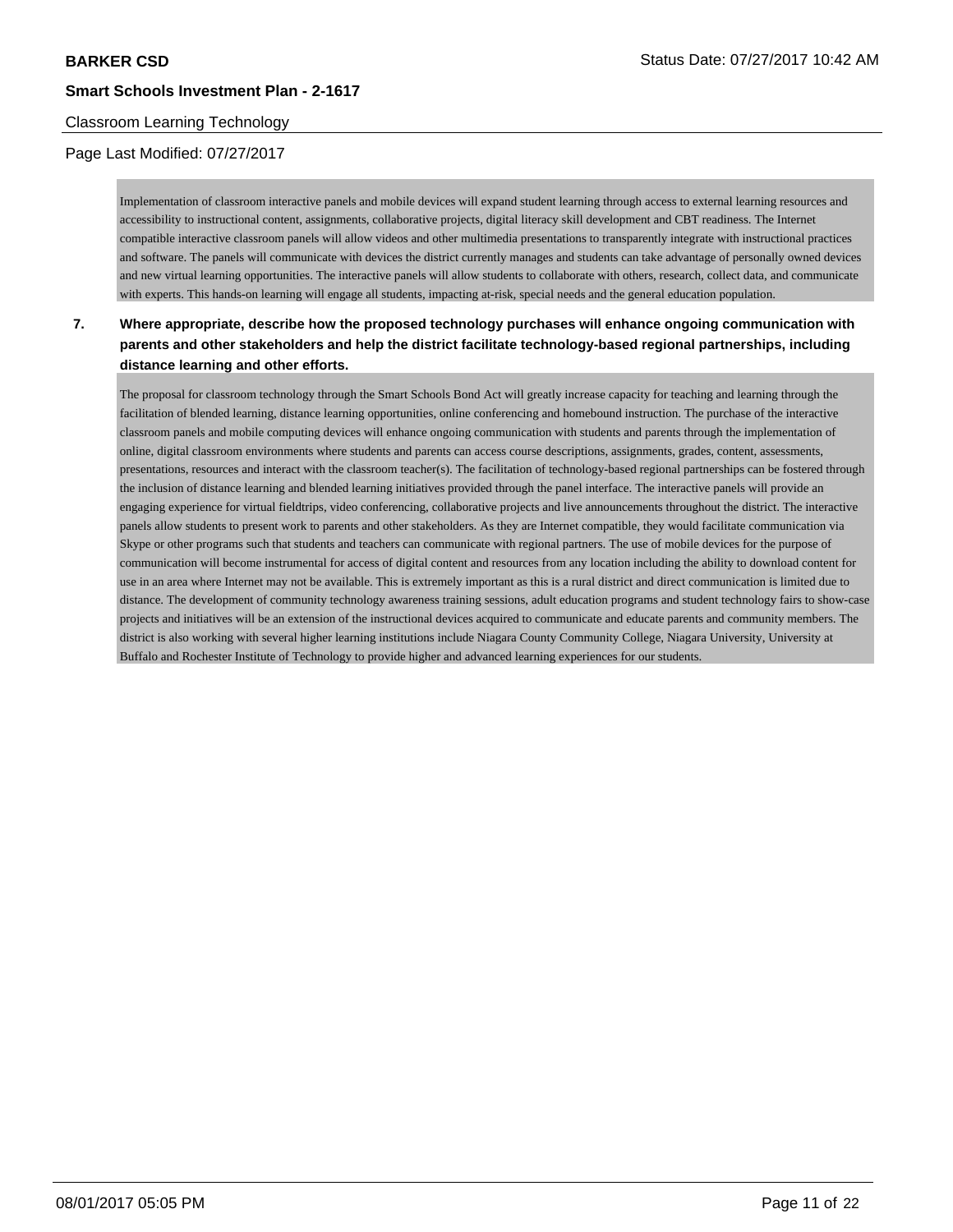### Classroom Learning Technology

Page Last Modified: 07/27/2017

**8. Describe the district's plan to provide professional development to ensure that administrators, teachers and staff can employ the technology purchased to enhance instruction successfully.**

**Note: This response should be aligned and expanded upon in accordance with your district's response to Question 1 of F. Professional Development of your Instructional Technology Plan: "Please provide a summary of professional development offered to teachers and staff, for the time period covered by this plan, to support technology to enhance teaching and learning. Please include topics, audience and method of delivery within your summary."**

Professional development is a critical component of the District Instructional Technology Plan and the District Smart Schools Investment Plan. The commitment to provide professional development in a variety of ways allows staff to learn how to utilize technology tools and resources to develop innovative instructional methods. Technology related professional development is offered through a variety of ways on a continued basis throughout the school year and summer months.

Interactive classroom panels and mobile computing devices will be acquired for classrooms throughout the Barker Central School District. With the installation of the panels, teachers will receive professional development, which will provide training for full use of the interactive capabilities of the panels. The District has invested in fully synchronized, enterprise solutions for Google Education, Microsoft Office 365 and Schoology to provide digital learning platforms for all students and staff. Training on all of these systems is available to all teachers and formalized training occurs in classrooms for students. BOCES and school technology trainers hold workshops for students, teachers, administrators, staff, parents and community members. Primary level teachers explore how the panels can be used with young learners with an emphasis on software to design interactive lesson content and the integration of digital instructional resources. Separate training sessions for special education and academic intervention specialists are offered on how to best implement the use of the panels and Chromebooks to maximize student results and accommodate various learning modalities. The District works closely with Erie 1 BOCES trainers through the Common Set of Learning Objectives COSER to deliver individual and group training integrating specific technology tools with curriculum and aligning infused lessons with technology learning standards and digital literacy benchmarks. District staff offer technology training sessions after regular school hours and provide training opportunities to district residents through the District Community Education Program. Local BOCES professional development opportunities are available for all district staff and specialized training opportunities are provided as necessary. The District is currently considering options for additional technology integration training and support as new technology is acquired and implemented through new funding opportunities. Professional development release time will be coordinated with staff through the use of substitute teachers and identified professional development conference days for investigation of new technology and specific training. Erie 1 BOCES and Orleans Niagara BOCES technology specialists and trainers will assist in the establishment of turn-key trainers in the use of the new interactive panels and develop strategies for curriculum integration and development. Barker Central School District will provide time and access for all instructional staff with the means to develop a high level of proficiency with use of

interactive panels, software, curricular integration and use of all integrated technology components. Professional development costs have been budgeted to provide complete training in the use of interactive classroom panel software, classroom devices, digital classroom solutions and curriculum development to support a complete solution for integration of these devices. Training will be made available during the summer months to prepare for a seamless implementation for the school year and continuous support and training will occur throughout the year before, during and after school hours as determined necessary. Technical support personnel will also be trained in the use and maintenance for the interactive classroom panels to properly support and troubleshoot any issues instructional staff encounter. Technology turn-key trainers will be provided the opportunity to attend specialized technology conferences, i.e. NYSCATE (New York State Association for Computers and Technologies in Education) conference, to remain current with educational technology trends and resources. Instructional staff will be supported to develop the skills and knowledge necessary to accommodate diverse student population needs. The panels will provide a vehicle to deliver online, on-demand professional development and teleconferencing which will reduce the need to travel to an external location for training classes and meetings.

The following list outlines training topics to be provided for all staff who receive interactive classroom panels. This training will also be made available to all staff in the district and special training sessions for students will also be developed and provided.

- Interactive Classroom Panel Functionality Training
- Snowflake Software to enhance instructional strategies
- SMART Notebook Software lesson plan development
- Microsoft Office 365 & Classroom curricular integration
- Google Drive, Apps & Classroom curricular integration
- Schoology Digital Classroom & Learning Management System development
- Classroom mobile device management & integration
- Document Camera training
- Online Safety Awareness & Resources
- Digital Copyright Awareness & Resources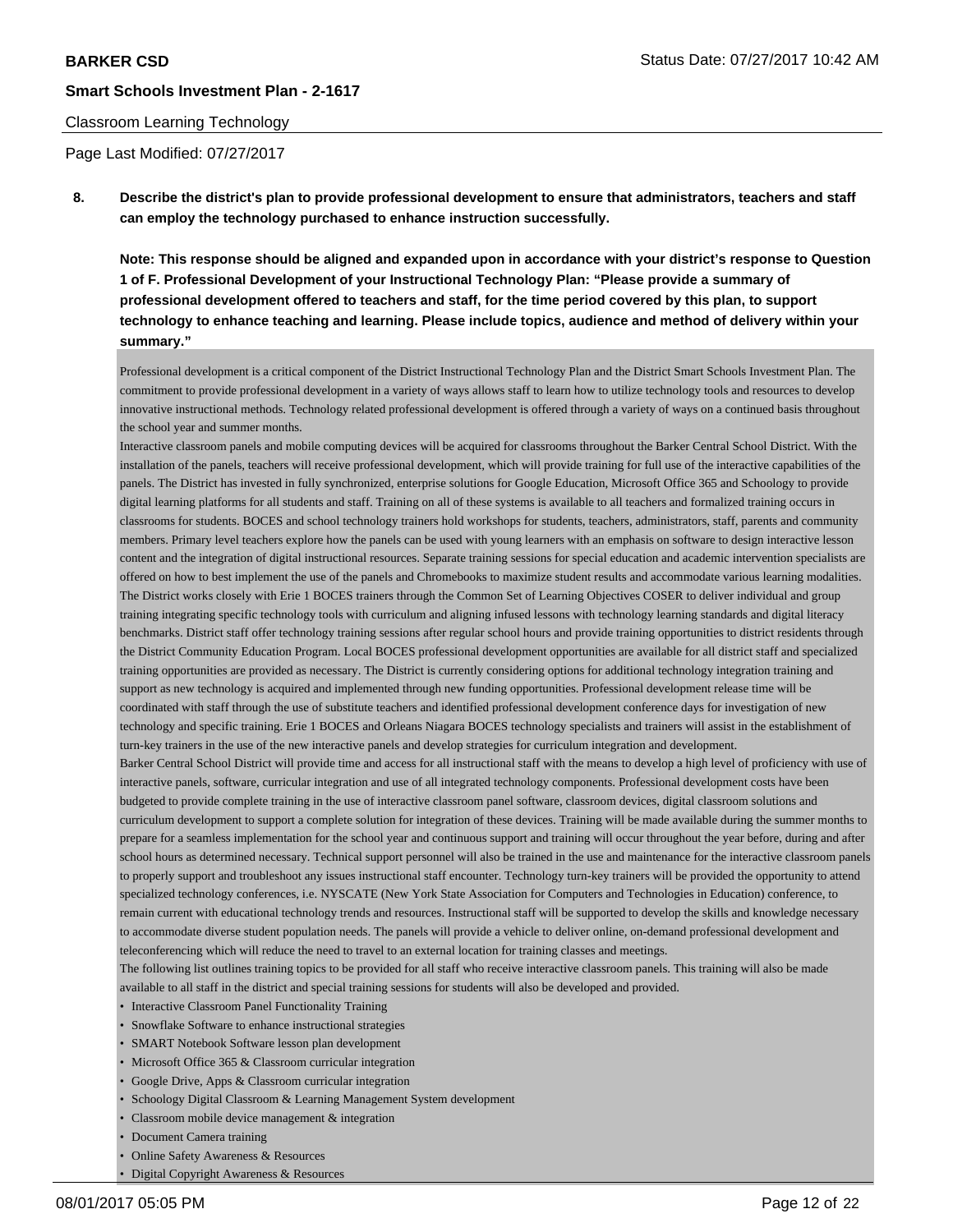#### Classroom Learning Technology

### Page Last Modified: 07/27/2017

- Digital Content, Video Lessons & Annotation to enhance digital classroom resources
- Instructional Technology Coaching for curricular technology integration development
- Other specific training opportunities for teachers, staff, students and parents as determined
- **9. Districts must contact the SUNY/CUNY teacher preparation program that supplies the largest number of the district's new teachers to request advice on innovative uses and best practices at the intersection of pedagogy and educational technology.**
	- By checking this box, you certify that you have contacted the SUNY/CUNY teacher preparation program that supplies the largest number of your new teachers to request advice on these issues.
	- **9a. Please enter the name of the SUNY or CUNY Institution that you contacted.**

SUNY Buffalo State

**9b. Enter the primary Institution phone number.**

716-878-4000

**9c. Enter the name of the contact person with whom you consulted and/or will be collaborating with on innovative uses of technology and best practices.**

Dr. Wendy Paterson

**10. A district whose Smart Schools Investment Plan proposes the purchase of technology devices and other hardware must account for nonpublic schools in the district.**

#### **Are there nonpublic schools within your school district?**

- Yes
- $\boxtimes$  No
- **11. Nonpublic Classroom Technology Loan Calculator**

**The Smart Schools Bond Act provides that any Classroom Learning Technology purchases made using Smart Schools funds shall be lent, upon request, to nonpublic schools in the district. However, no school district shall be required to loan technology in amounts greater than the total obtained and spent on technology pursuant to the Smart Schools Bond Act and the value of such loan may not exceed the total of \$250 multiplied by the nonpublic school enrollment in the base year at the time of enactment.**

**See:**

**http://www.p12.nysed.gov/mgtserv/smart\_schools/docs/Smart\_Schools\_Bond\_Act\_Guidance\_04.27.15\_Final.pdf.**

|                                       | 1. Classroom<br>Technology<br>Sub-allocation | l 2. Public<br>l Enrollment<br>$(2014-15)$ | l 3. Nonpublic<br>Enrollment<br>(2014-15) | 4. Sum of<br>Public and<br>l Nonpublic<br>Enrollment                                          | 15. Total Per<br>Pupil Sub-<br>allocation | l 6. Total<br>  Nonpublic Loan  <br>Amount |
|---------------------------------------|----------------------------------------------|--------------------------------------------|-------------------------------------------|-----------------------------------------------------------------------------------------------|-------------------------------------------|--------------------------------------------|
| Calculated Nonpublic Loan<br>l Amount |                                              |                                            |                                           | (No Response)   (No Response)   (No Response)   (No Response)   (No Response)   (No Response) |                                           |                                            |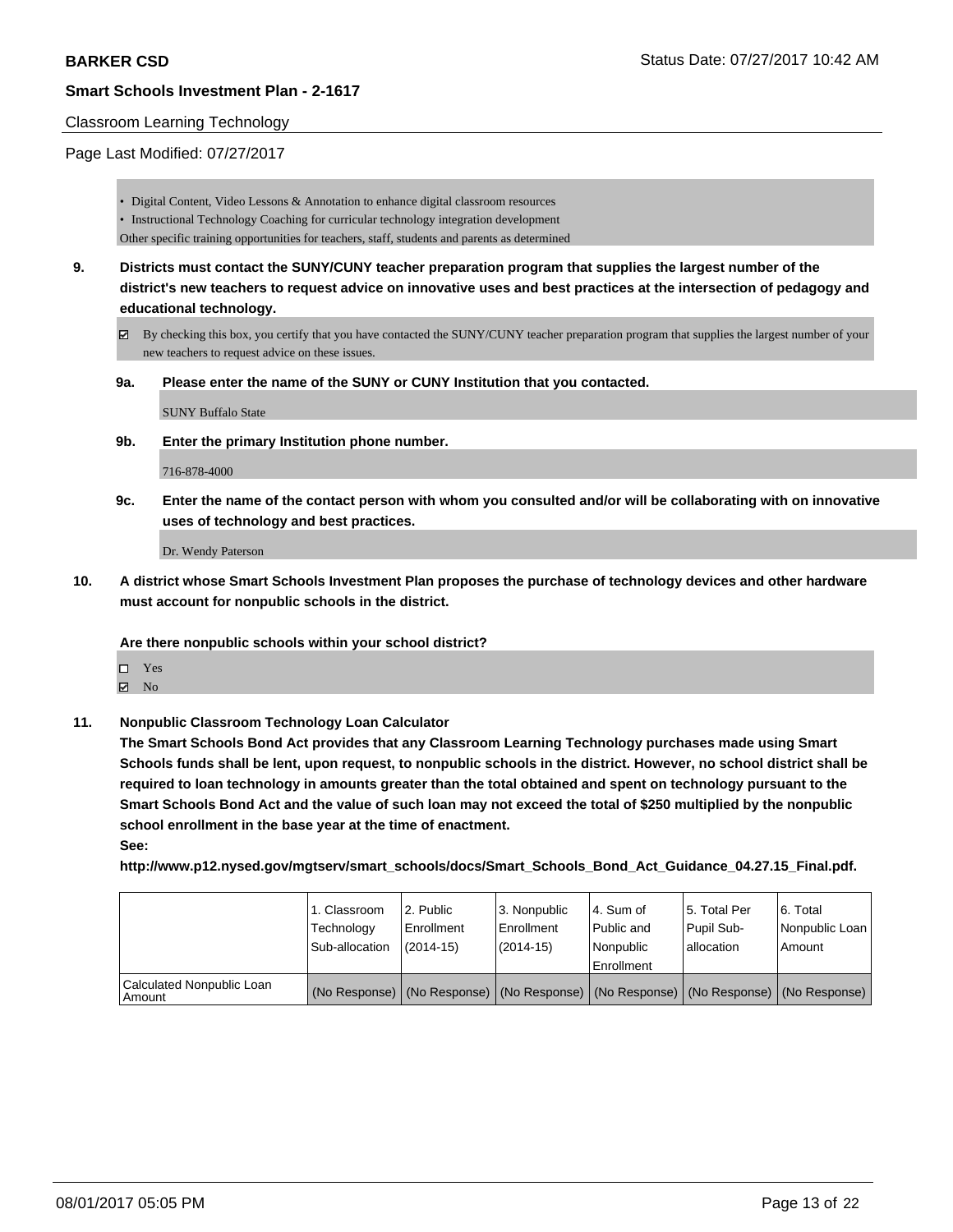### Classroom Learning Technology

Page Last Modified: 07/27/2017

**12. To ensure the sustainability of technology purchases made with Smart Schools funds, districts must demonstrate a long-term plan to maintain and replace technology purchases supported by Smart Schools Bond Act funds. This sustainability plan shall demonstrate a district's capacity to support recurring costs of use that are ineligible for Smart Schools Bond Act funding such as device maintenance, technical support, Internet and wireless fees, maintenance of hotspots, staff professional development, building maintenance and the replacement of incidental items. Further, such a sustainability plan shall include a long-term plan for the replacement of purchased devices and equipment at the end of their useful life with other funding sources.**

 $\boxtimes$  By checking this box, you certify that the district has a sustainability plan as described above.

**13. Districts must ensure that devices purchased with Smart Schools Bond funds will be distributed, prepared for use, maintained and supported appropriately. Districts must maintain detailed device inventories in accordance with generally accepted accounting principles.**

By checking this box, you certify that the district has a distribution and inventory management plan and system in place.

**14. If you are submitting an allocation for Classroom Learning Technology complete this table. Note that the calculated Total at the bottom of the table must equal the Total allocation for this category that you entered in the SSIP Overview overall budget.**

|                         | Sub-Allocation |
|-------------------------|----------------|
| Interactive Whiteboards | 101,520        |
| Computer Servers        | l 0            |
| Desktop Computers       | l O            |
| Laptop Computers        | 46,410         |
| <b>Tablet Computers</b> | $\Omega$       |
| <b>Other Costs</b>      | 28,528         |
| Totals:                 | 176,458        |

**15. Please detail the type, quantity, per unit cost and total cost of the eligible items under each sub-category. This is especially important for any expenditures listed under the "Other" category. All expenditures must be capital-bond eligible to be reimbursed through the SSBA. If you have any questions, please contact us directly through smartschools@nysed.gov.**

**Please specify in the "Item to be Purchased" field which specific expenditures and items are planned to meet the district's nonpublic loan requirement, if applicable.**

**NOTE: Wireless Access Points that will be loaned/purchased for nonpublic schools should ONLY be included in this category, not under School Connectivity, where public school districts would list them.**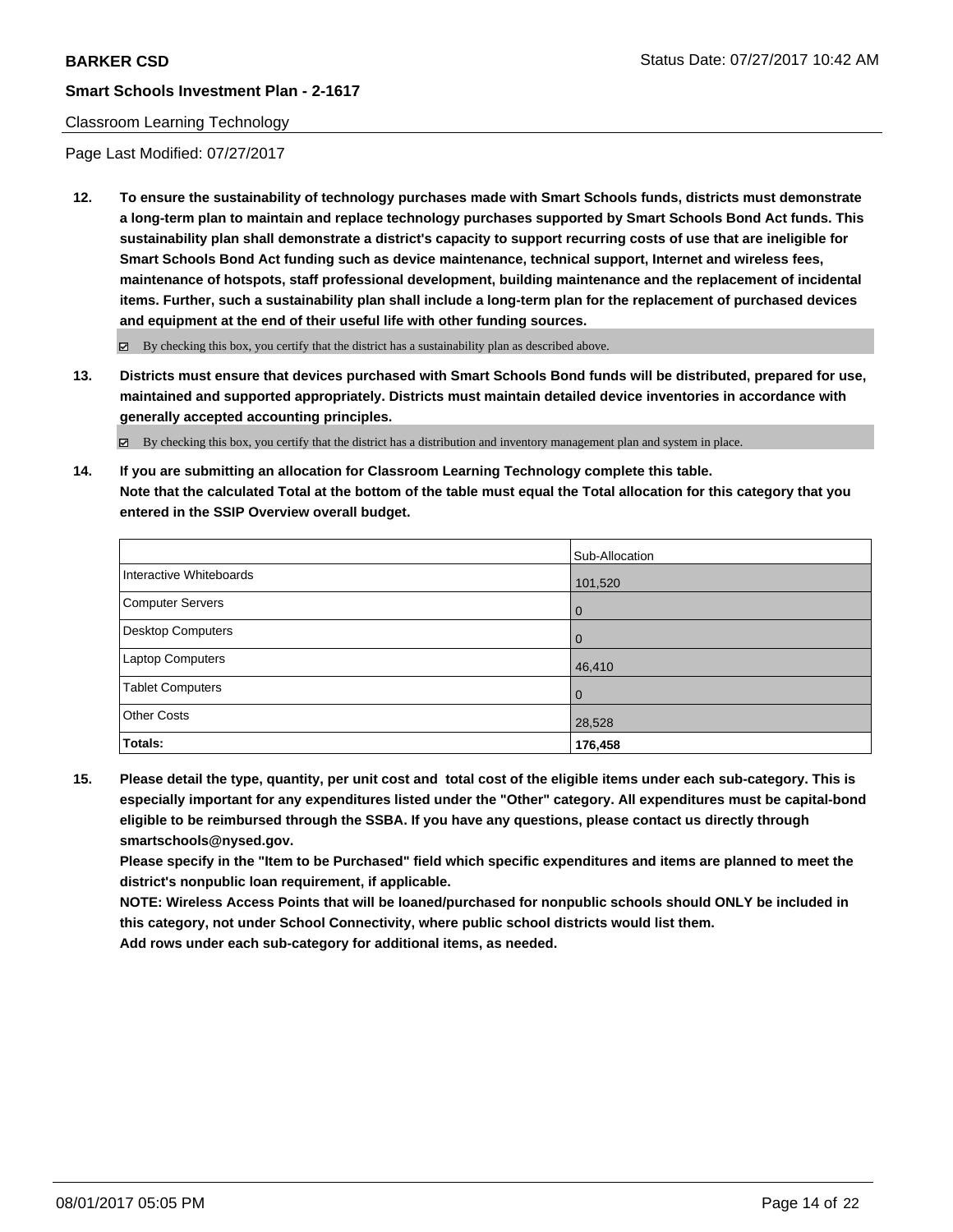# Classroom Learning Technology

Page Last Modified: 07/27/2017

| Select the allowable expenditure<br>type. | Iltem to be Purchased                      | Quantity | Cost per Item | <b>Total Cost</b> |
|-------------------------------------------|--------------------------------------------|----------|---------------|-------------------|
| Repeat to add another item under          |                                            |          |               |                   |
| each type.                                |                                            |          |               |                   |
| Interactive Whiteboards                   | Clear Touch Interactive Classroom<br>Panel | 20       | 5,076         | 101.520           |
| <b>Laptop Computers</b>                   | Chromebook                                 | 210      | 221           | 46.410            |
| <b>Other Costs</b>                        | <b>Classroom Sound Field System</b>        | 8        | 1,600         | 12,800            |
| <b>Other Costs</b>                        | <b>Chromebook Secure Mobile Cart</b>       |          | 1,720         | 12.040            |
| <b>Other Costs</b>                        | Lego Mindstorms Education EV3 Kits         | 8        | 461           | 3.688             |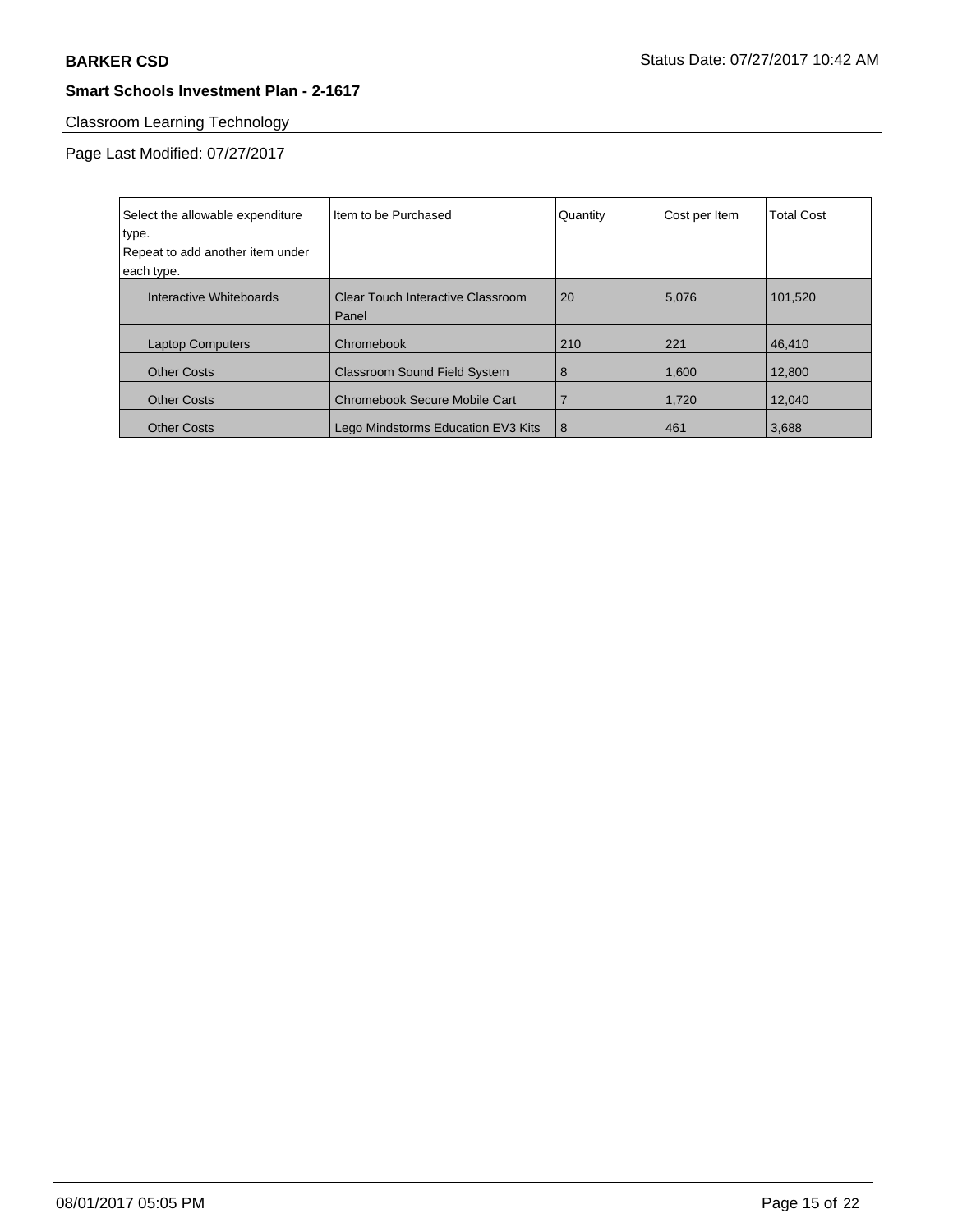### Pre-Kindergarten Classrooms

Page Last Modified: 07/26/2017

## **Group 1**

**1. Provide information regarding how and where the district is currently serving pre-kindergarten students and justify the need for additional space with enrollment projections over 3 years.**

(No Response)

- **2. Describe the district's plan to construct, enhance or modernize education facilities to accommodate prekindergarten programs. Such plans must include:**
	- **Specific descriptions of what the district intends to do to each space;**
	- **An affirmation that pre-kindergarten classrooms will contain a minimum of 900 square feet per classroom;**
	- **The number of classrooms involved;**
	- **The approximate construction costs per classroom; and**
	- **Confirmation that the space is district-owned or has a long-term lease that exceeds the probable useful life of the improvements.**

(No Response)

**3. Smart Schools Bond Act funds may only be used for capital construction costs. Describe the type and amount of additional funds that will be required to support ineligible ongoing costs (e.g. instruction, supplies) associated with any additional pre-kindergarten classrooms that the district plans to add.**

(No Response)

**4. All plans and specifications for the erection, repair, enlargement or remodeling of school buildings in any public school district in the State must be reviewed and approved by the Commissioner. Districts that plan capital projects using their Smart Schools Bond Act funds will undergo a Preliminary Review Process by the Office of Facilities Planning.**

**Please indicate on a separate row each project number given to you by the Office of Facilities Planning.**

| Project Number |  |
|----------------|--|
| (No Response)  |  |

**5. If you have made an allocation for Pre-Kindergarten Classrooms, complete this table. Note that the calculated Total at the bottom of the table must equal the Total allocation for this category that you entered in the SSIP Overview overall budget.**

|                                          | Sub-Allocation |
|------------------------------------------|----------------|
| Construct Pre-K Classrooms               | (No Response)  |
| Enhance/Modernize Educational Facilities | (No Response)  |
| Other Costs                              | (No Response)  |
| Totals:                                  | 0              |

**6. Please detail the type, quantity, per unit cost and total cost of the eligible items under each sub-category. This is especially important for any expenditures listed under the "Other" category. All expenditures must be capital-bond eligible to be reimbursed through the SSBA. If you have any questions, please contact us directly through smartschools@nysed.gov.**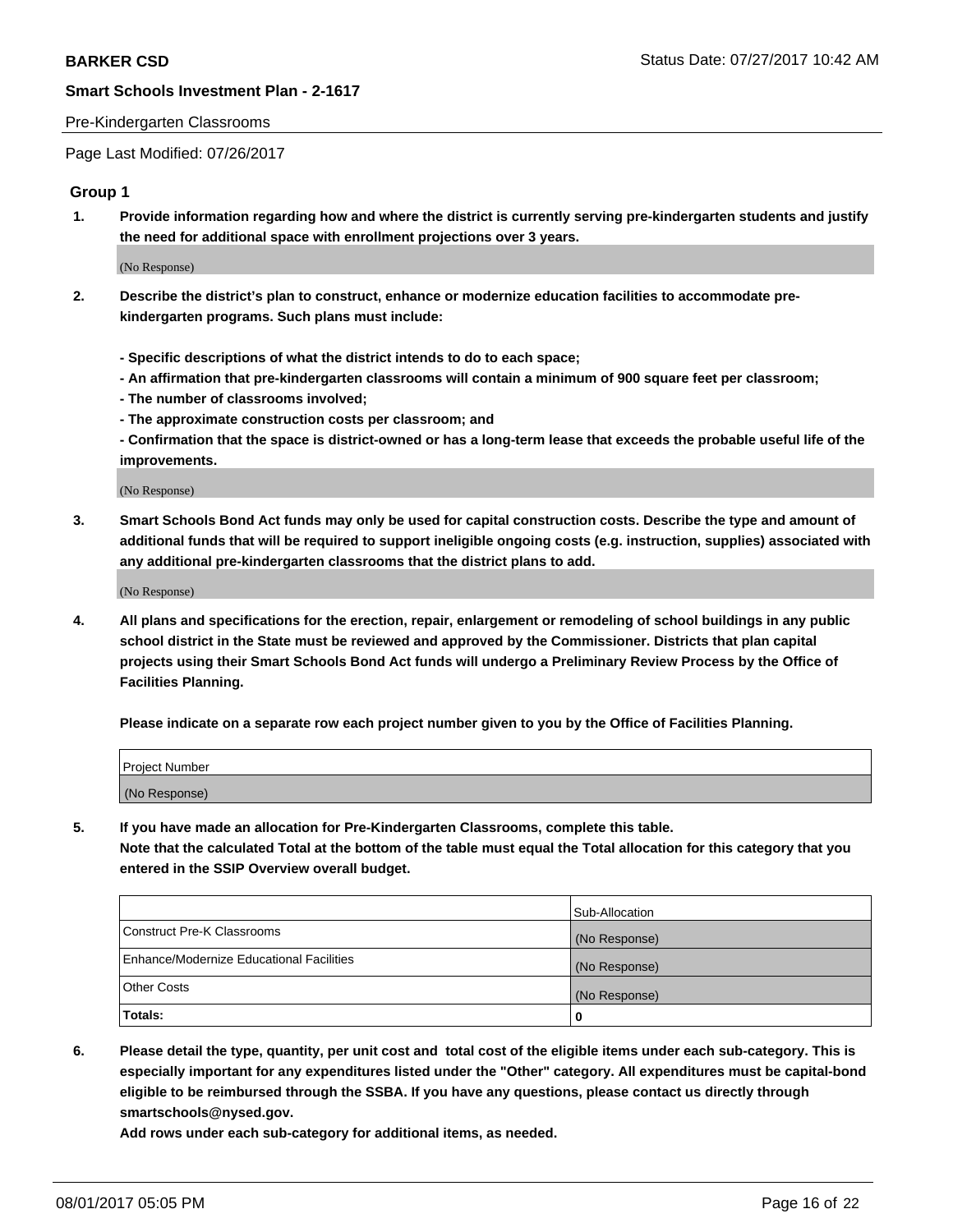# Pre-Kindergarten Classrooms

Page Last Modified: 07/26/2017

| Select the allowable expenditure | Item to be purchased | Quantity      | Cost per Item | <b>Total Cost</b> |
|----------------------------------|----------------------|---------------|---------------|-------------------|
| type.                            |                      |               |               |                   |
| Repeat to add another item under |                      |               |               |                   |
| each type.                       |                      |               |               |                   |
| (No Response)                    | (No Response)        | (No Response) | (No Response) | (No Response)     |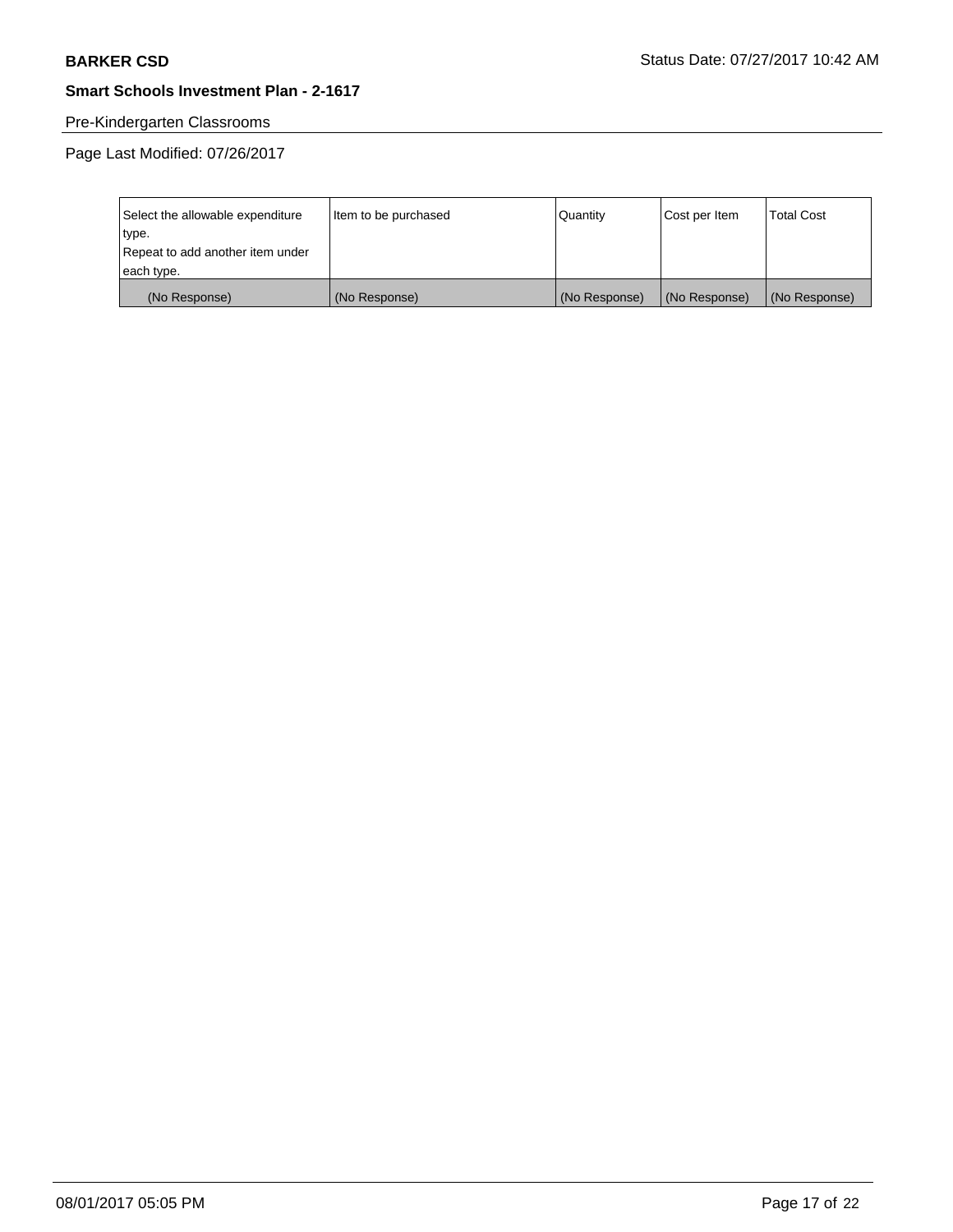#### Replace Transportable Classrooms

Page Last Modified: 04/19/2017

## **Group 1**

**1. Describe the district's plan to construct, enhance or modernize education facilities to provide high-quality instructional space by replacing transportable classrooms.**

(No Response)

**2. All plans and specifications for the erection, repair, enlargement or remodeling of school buildings in any public school district in the State must be reviewed and approved by the Commissioner. Districts that plan capital projects using their Smart Schools Bond Act funds will undergo a Preliminary Review Process by the Office of Facilities Planning.**

**Please indicate on a separate row each project number given to you by the Office of Facilities Planning.**

| Project Number |  |
|----------------|--|
| (No Response)  |  |

**3. For large projects that seek to blend Smart Schools Bond Act dollars with other funds, please note that Smart Schools Bond Act funds can be allocated on a pro rata basis depending on the number of new classrooms built that directly replace transportable classroom units.**

**If a district seeks to blend Smart Schools Bond Act dollars with other funds describe below what other funds are being used and what portion of the money will be Smart Schools Bond Act funds.**

(No Response)

**4. If you have made an allocation for Replace Transportable Classrooms, complete this table. Note that the calculated Total at the bottom of the table must equal the Total allocation for this category that you entered in the SSIP Overview overall budget.**

|                                                | Sub-Allocation |
|------------------------------------------------|----------------|
| Construct New Instructional Space              | (No Response)  |
| Enhance/Modernize Existing Instructional Space | (No Response)  |
| Other Costs                                    | (No Response)  |
| Totals:                                        | $\Omega$       |

**5. Please detail the type, quantity, per unit cost and total cost of the eligible items under each sub-category. This is especially important for any expenditures listed under the "Other" category. All expenditures must be capital-bond eligible to be reimbursed through the SSBA. If you have any questions, please contact us directly through smartschools@nysed.gov.**

| Select the allowable expenditure | Item to be purchased | Quantity      | Cost per Item | <b>Total Cost</b> |
|----------------------------------|----------------------|---------------|---------------|-------------------|
| type.                            |                      |               |               |                   |
| Repeat to add another item under |                      |               |               |                   |
| each type.                       |                      |               |               |                   |
| (No Response)                    | (No Response)        | (No Response) | (No Response) | (No Response)     |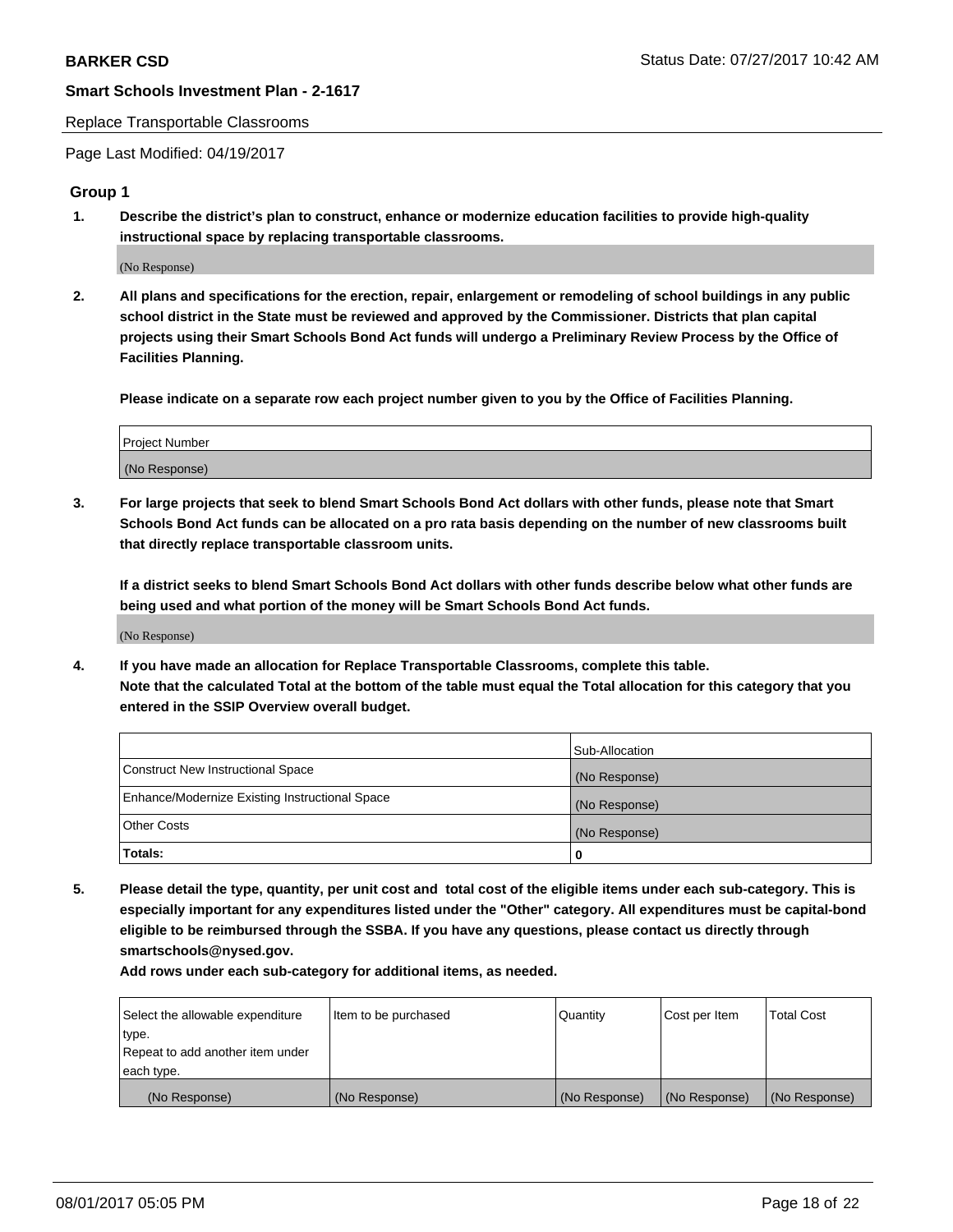## High-Tech Security Features

Page Last Modified: 04/19/2017

## **Group 1**

**1. Describe how you intend to use Smart Schools Bond Act funds to install high-tech security features in school buildings and on school campuses.**

(No Response)

**2. All plans and specifications for the erection, repair, enlargement or remodeling of school buildings in any public school district in the State must be reviewed and approved by the Commissioner. Districts that plan capital projects using their Smart Schools Bond Act funds will undergo a Preliminary Review Process by the Office of Facilities Planning.** 

**Please indicate on a separate row each project number given to you by the Office of Facilities Planning.**

| Project Number |  |
|----------------|--|
|                |  |
| (No Response)  |  |

- **3. Was your project deemed eligible for streamlined Review?**
	- Yes  $\hfill \square$  No
- **4. Include the name and license number of the architect or engineer of record.**

| Name          | License Number |
|---------------|----------------|
| (No Response) | (No Response)  |

**5. If you have made an allocation for High-Tech Security Features, complete this table. Note that the calculated Total at the bottom of the table must equal the Total allocation for this category that you entered in the SSIP Overview overall budget.**

|                                                      | Sub-Allocation |
|------------------------------------------------------|----------------|
| Capital-Intensive Security Project (Standard Review) | (No Response)  |
| Electronic Security System                           | (No Response)  |
| <b>Entry Control System</b>                          | (No Response)  |
| Approved Door Hardening Project                      | (No Response)  |
| <b>Other Costs</b>                                   | (No Response)  |
| Totals:                                              | 0              |

**6. Please detail the type, quantity, per unit cost and total cost of the eligible items under each sub-category. This is especially important for any expenditures listed under the "Other" category. All expenditures must be capital-bond eligible to be reimbursed through the SSBA. If you have any questions, please contact us directly through smartschools@nysed.gov.**

| (No Response)                    | (No Response)        | (No Response) | (No Response) | (No Response)     |
|----------------------------------|----------------------|---------------|---------------|-------------------|
| each type.                       |                      |               |               |                   |
| Repeat to add another item under |                      |               |               |                   |
| type.                            |                      |               |               |                   |
| Select the allowable expenditure | Item to be purchased | Quantity      | Cost per Item | <b>Total Cost</b> |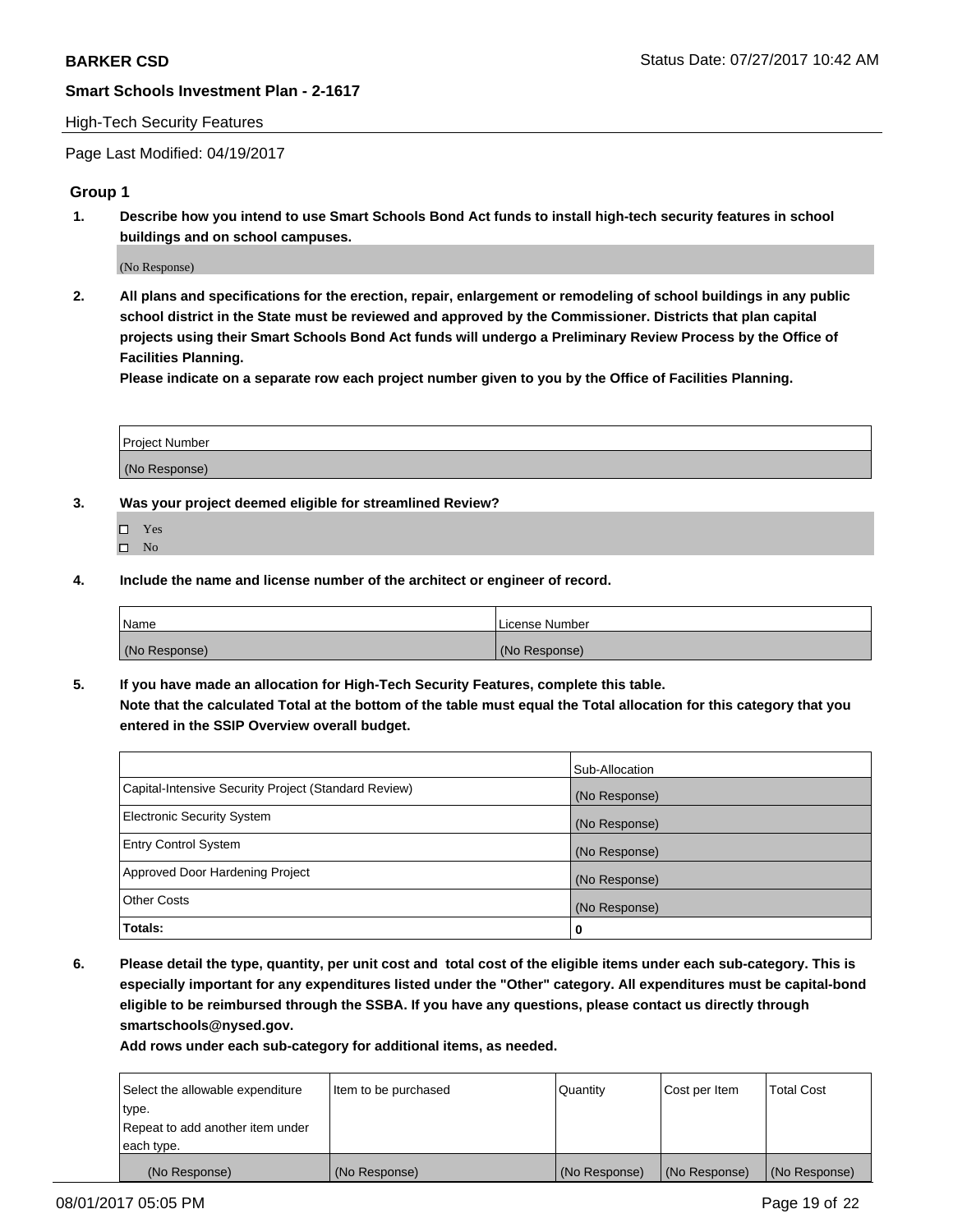High-Tech Security Features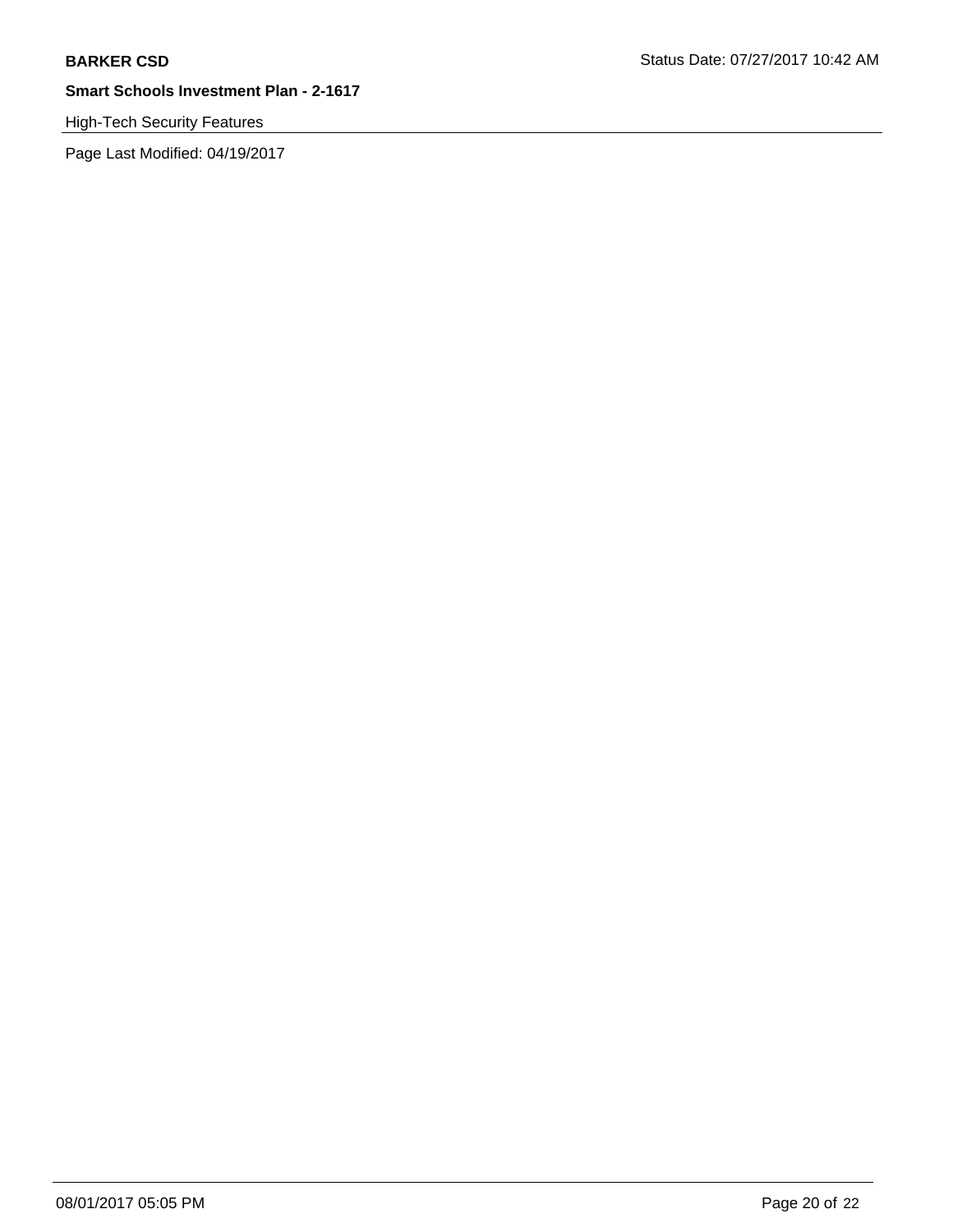Report